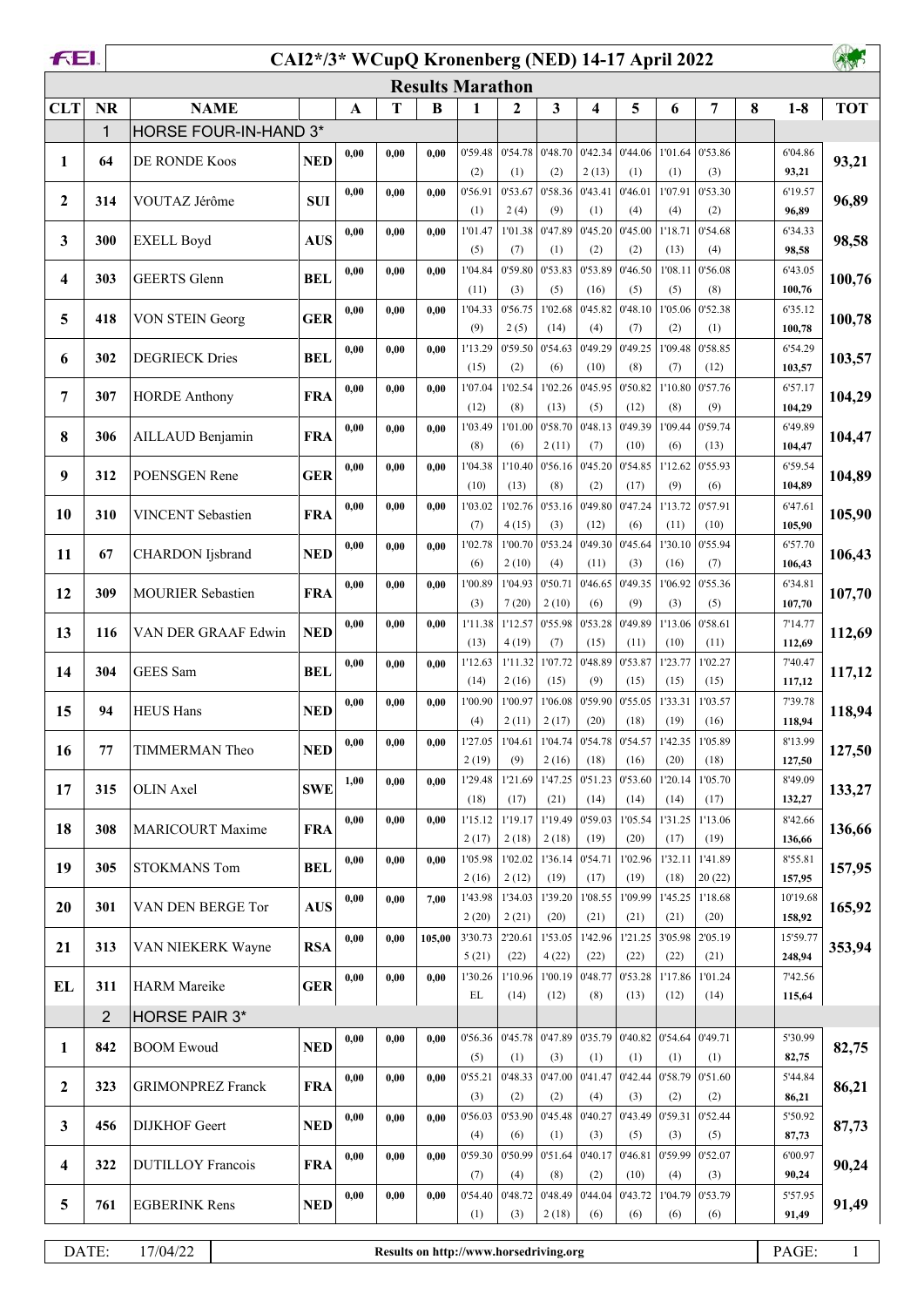|                  | FEI.<br>CAI2*/3* WCupQ Kronenberg (NED) 14-17 April 2022 |                           |            |      |      |      |                         |                  |                   |                           |                 |                 |                 |   |                   |            |
|------------------|----------------------------------------------------------|---------------------------|------------|------|------|------|-------------------------|------------------|-------------------|---------------------------|-----------------|-----------------|-----------------|---|-------------------|------------|
|                  |                                                          |                           |            |      |      |      | <b>Results Marathon</b> |                  |                   |                           |                 |                 |                 |   |                   |            |
| <b>CLT</b>       | <b>NR</b>                                                | <b>NAME</b>               |            | A    | T    | B    | 1                       | 2                | $\mathbf{3}$      | 4                         | 5               | 6               | 7               | 8 | $1-8$             | <b>TOT</b> |
| 6                | 3439                                                     | DE RONDE Anna             | <b>NED</b> | 0,00 | 0,00 | 0.00 | 1'03.18                 | 0'52.92          | 0'50.18           | 0'42.07                   | 0'44.54         | 1'00.96         | 0'55.57         |   | 6'09.42           | 92,36      |
|                  |                                                          |                           |            |      |      |      | (12)                    | (5)              | (5)               | (5)                       | (7)             | (5)             | (8)             |   | 92,36             |            |
| 7                | 1014                                                     | VAN EIJK Stan             | <b>NED</b> | 0,00 | 0,00 | 0,00 | 0'54.94<br>(2)          | 1'02.95<br>(12)  | 0'50.22<br>(6)    | 0'44.33<br>(8)            | 0'42.19<br>(2)  | 1'05.92<br>(7)  | 0'52.43<br>(4)  |   | 6'12.98<br>93,25  | 93,25      |
|                  |                                                          |                           |            | 0,00 | 0,00 | 0,00 | 1'00.07                 | 0'58.17          | 0'50.53           | 0'44.21                   | 0'43.41         | 1'10.35         | 0'59.55         |   | 6'26.29           |            |
| 8                | 30                                                       | <b>VOETS</b> Ben          | <b>NED</b> |      |      |      | (9)                     | (8)              | (7)               | (7)                       | (4)             | (13)            | (12)            |   | 96,57             | 96,57      |
| 9                | 324                                                      | <b>GUILLEMARRE Fabien</b> | <b>FRA</b> | 0,00 | 0,00 | 0.00 | 1'00.18                 | 1'01.20          | 0'58.64           | 0'49.58                   | 0'51.80         | 1'10.55         | 0'58.05         |   | 6'50.00           | 102,50     |
|                  |                                                          |                           |            |      |      |      | (10)                    | (10)             | (20)              | (17)                      | (19)            | (14)            | (11)            |   | 102,50            |            |
| 10               | 1689                                                     | ZAAYER Annegreet          | <b>NED</b> | 0,00 | 0,00 | 0.00 | 0'57.85<br>(6)          | 0'55.50<br>2(9)  | 1'07.69<br>2(24)  | 0'47.12<br>(12)           | 0'44.65<br>(8)  | 1'08.67<br>(9)  | 0'55.75<br>(9)  |   | 6'37.23<br>103,31 | 103,31     |
|                  |                                                          |                           |            | 0,00 | 0,00 | 0.00 | 1'05.18                 | 1'01.11          | 0'55.97           | 0'49.61                   | 0'50.09         | 1'09.33         | 0'54.69         |   | 6'45.98           |            |
| 11               | 1820                                                     | <b>LOMMERS Rob</b>        | <b>NED</b> |      |      |      | (16)                    | 2(19)            | (16)              | (18)                      | (14)            | (11)            | (7)             |   | 103,50            | 103,50     |
| 12               | 320                                                      | VAN PRAET Nico            | <b>BEL</b> | 0,00 | 0,00 | 0,00 | 1'04.98                 | 1'03.43          | 0'56.41           | 0'48.63                   | 0'50.71         | 1'10.15         | 1'02.05         |   | 6'56.36           | 104,09     |
|                  |                                                          |                           |            |      |      |      | (15)                    | (14)             | (17)              | (14)                      | (16)            | (12)            | (15)            |   | 104,09            |            |
| 13               | 325                                                      | PILLING Owen              | <b>GBR</b> | 0,00 | 0,00 | 0,00 | 1'08.32                 | 1'09.89          | 0'48.84           | 0'46.19                   | 0'55.50         | 1'07.19         | 1'00.90         |   | 6'56.83           | 104,21     |
|                  |                                                          |                           |            | 0,00 | 0,00 | 0,00 | (21)<br>1'07.99         | (20)<br>1'01.72  | (4)<br>0'52.68    | (10)<br>0'59.20           | (22)<br>0'52.29 | (8)<br>1'09.18  | (13)<br>0'56.72 |   | 104,21<br>6'59.78 |            |
| 14               | 332                                                      | <b>OTTOSSON</b> Eva       | <b>SWE</b> |      |      |      | (20)                    | (11)             | (9)               | (22)                      | (20)            | (10)            | (10)            |   | 104,94            | 104,94     |
|                  | 326                                                      | PIMBBLET Nicola           | <b>GBR</b> | 0,00 | 0,00 | 0.00 | 1'10.68                 | 1'04.74          | 0'52.94           | 0'47.50                   | 0'50.91         | 1'11.23         | 1'03.13         |   | 7'01.13           |            |
| 15               |                                                          |                           |            |      |      |      | (22)                    | (16)             | (10)              | (13)                      | (18)            | (15)            | (16)            |   | 105,28            | 105,28     |
| 16               | 330                                                      | AHLBERG Camilla           | <b>SWE</b> | 0,00 | 0,00 | 0,00 | 1'04.53                 | 1'02.28          | 0'56.75           | 0'49.26                   | 0'47.44         | 1'12.13         | 1'01.47         |   | 6'53.86           | 105,46     |
|                  |                                                          |                           |            |      |      |      | (14)<br>0'59.35         | 2(21)<br>1'07.10 | (19)<br>0'53.91   | (16)<br>0'47.08           | (11)<br>0'48.10 | (16)<br>1'13.87 | (14)<br>1'06.34 |   | 105,46<br>6'55.75 |            |
| 17               | 328                                                      | <b>MARX</b> Lancelot      | <b>SUI</b> | 0,00 | 0,00 | 0.00 | 2(8)                    | (18)             | (12)              | (11)                      | (12)            | (18)            | (19)            |   | 105,94            | 105,94     |
|                  |                                                          |                           |            | 0,00 | 0,00 | 0.00 | 1'06.64                 | 1'03.90          | 0'55.08           | 0'50.74                   | 0'53.50         | 1'15.14         | 1'07.85         |   | 7'12.85           |            |
| 18               | 331                                                      | KROGSTAD Amanda           | <b>SWE</b> |      |      |      | (18)                    | (15)             | (14)              | (19)                      | (21)            | (20)            | (21)            |   | 108,21            | 108,21     |
| 19               | 317                                                      | <b>HEYLEN Wim</b>         | <b>BEL</b> | 0,00 | 0,00 | 0.00 | 1'01.65                 | 0'57.67          | 0'54.08           | 0'46.13                   | 0'44.84         | 1'12.52         | 1'44.27         |   | 7'21.16           | 110,29     |
|                  |                                                          |                           |            |      |      |      | (11)                    | (7)              | (13)<br>0'54.78   | (9)                       | (9)<br>0'50.26  | (17)            | (23)            |   | 110,29            |            |
| 20               | 319                                                      | <b>OOSTERLIJNCK Ruben</b> | <b>BEL</b> | 0,00 | 0,00 | 0.00 | 1'07.11<br>(19)         | 1'03.35<br>(13)  | 2(21)             | 1'01.75<br>(23)           | (15)            | 1'16.46<br>(22) | 1'05.18<br>(18) |   | 7'18.89<br>111,72 | 111,72     |
|                  |                                                          |                           |            | 0,00 | 0,00 | 0,00 | 1'04.17                 |                  |                   | $1'04.94$ 0'53.13 0'53.86 | 1'05.60         | 1'20.39         | 1'03.64         |   | 7'25.73           |            |
| 21               | 329                                                      | REIFER-SAX Marie Louise   | <b>SUI</b> |      |      |      | (13)                    | (17)             | (11)              | (20)                      | (24)            | 2(23)           | (17)            |   | 113,43            | 113,43     |
| 22               | 316                                                      | VON BUCHHOLTZ Amely       | <b>ARG</b> | 0,00 | 0,00 | 0,00 | 1'21.79                 | 1'13.57          | 1'01.19           | 0'57.58                   | 1'02.04         | 1'16.09         | 1'06.96         |   | 7'59.22           | 121,81     |
|                  |                                                          |                           |            |      |      |      | 2(24)                   | (22)             | (22)              | (21)                      | (23)            | (21)            | (20)            |   | 121,81            |            |
| 23               | 327                                                      | <b>THEISEN Marc</b>       | <b>LUX</b> | 0,00 | 0,00 | 0,00 | 1'13.06<br>(23)         | 1'07.23<br>2(23) | 1'04.49<br>(23)   | 1'11.61<br>(24)           | 0'49.86<br>(13) | 1'46.66<br>(24) | 1'15.72<br>(22) |   | 8'28.63<br>129,16 | 129,16     |
|                  |                                                          |                           |            | 0,00 | 0,00 | 0.00 | 1'06.21                 | 1'05.04          | 0'55.61           | 0'49.08                   | 0'50.84         | 1'14.03         |                 |   | 6'00.81           |            |
| EL               | 318                                                      | NIJS Nathan               | <b>BEL</b> |      |      |      | (17)                    | EL               | (15)              | (15)                      | (17)            | (19)            | <b>RE</b>       |   | 90,20             |            |
|                  | 3                                                        | <b>HORSE SINGLE 3*</b>    |            |      |      |      |                         |                  |                   |                           |                 |                 |                 |   |                   |            |
| 1                | 333                                                      | BRYNAERT Pieter-Jan       | <b>BEL</b> | 0,00 | 0,00 | 0,00 | 0'51.76                 |                  | $0'46.74$ 0'41.49 | 0'38.93                   | 0'41.91         | 0'54.91         | 0'46.74         |   | 5'22.48           | 80,62      |
|                  |                                                          |                           |            |      |      |      | (6)                     | (2)              | (1)               | (12)                      | (9)             | (7)             | (4)             |   | 80,62             |            |
| $\boldsymbol{2}$ | 344                                                      | <b>MORICHON Edouard</b>   | <b>FRA</b> | 0,00 | 0,00 | 0,00 | 0'48.26<br>(1)          | 0'51.17<br>(10)  | 0'42.69<br>(3)    | 0'37.39<br>(10)           | 0'42.42<br>(12) | 0'54.38<br>(5)  | 0'47.62<br>(7)  |   | 5'23.93<br>80,98  | 80,98      |
|                  |                                                          |                           |            | 0,00 | 0,00 | 0,00 | 0'49.93                 | 0'48.91          | 0'41.93           | 0'36.74                   | 0'41.85         | 0'55.17         | 0'45.82         |   | 5'20.35           |            |
| 3                | 221                                                      | VAN DER DOELEN Frank      | <b>NED</b> |      |      |      | (2)                     | 2(27)            | (2)               | (6)                       | (8)             | (10)            | (1)             |   | 82,09             | 82,09      |
| 4                | 346                                                      | VIGNAUD Marion            | <b>FRA</b> | 0,00 | 0,00 | 0,00 | 0'53.85                 | 0'54.48          | 0'43.87           | 0'33.98                   | 0'39.58         | 0'54.94         | 0'48.37         |   | 5'29.07           | 82,27      |
|                  |                                                          |                           |            |      |      |      | (15)                    | (20)             | (10)              | (1)                       | (2)             | (8)             | (9)             |   | 82,27             |            |
| 5                | 1125                                                     | PESTMAN Rudolf            | <b>NED</b> | 0,00 | 0,00 | 0,00 | 0'57.10<br>(24)         | 0'47.85<br>(4)   | 0'46.17<br>(18)   | 0'36.24<br>(3)            | 0'40.38<br>(4)  | 0'52.64<br>(1)  | 0'50.12<br>(17) |   | 5'30.50<br>82,63  | 82,63      |
|                  |                                                          |                           |            | 0,00 | 0,00 | 0,00 | 0'54.51                 | 0'51.08          | 0'44.56           | 0'37.33                   | 0'42.42         | 0'53.50         | 0'47.19         |   | 5'30.59           |            |
| 6                | 357                                                      | KRISTIANSEN Linnea        | <b>SWE</b> |      |      |      | (16)                    | (9)              | (11)              | (9)                       | (12)            | (2)             | (6)             |   | 82,65             | 82,65      |
| 7                | 1907                                                     | <b>HOUTERMAN Eline</b>    | <b>NED</b> | 0,00 | 0,00 | 0.00 | 0'50.19                 | 1'00.19          | 0'44.72           | 0'37.20                   | 0'40.01         | 0'54.37         | 0'46.66         |   | 5'33.34           | 83,33      |
|                  |                                                          |                           |            |      |      |      | (3)                     | (35)             | (12)              | (7)                       | (3)             | (4)             | (3)             |   | 83,33             |            |
| 8                | 878                                                      | DE RONDE Piet             | <b>NED</b> | 0,00 | 0,00 | 0,00 | 0'55.10<br>(19)         | 0'48.78<br>(6)   | 0'46.30<br>(19)   | 0'36.26<br>(4)            | 0'44.12<br>(19) | 0'55.76<br>(12) | 0'49.77<br>(13) |   | 5'36.09<br>84,02  | 84,02      |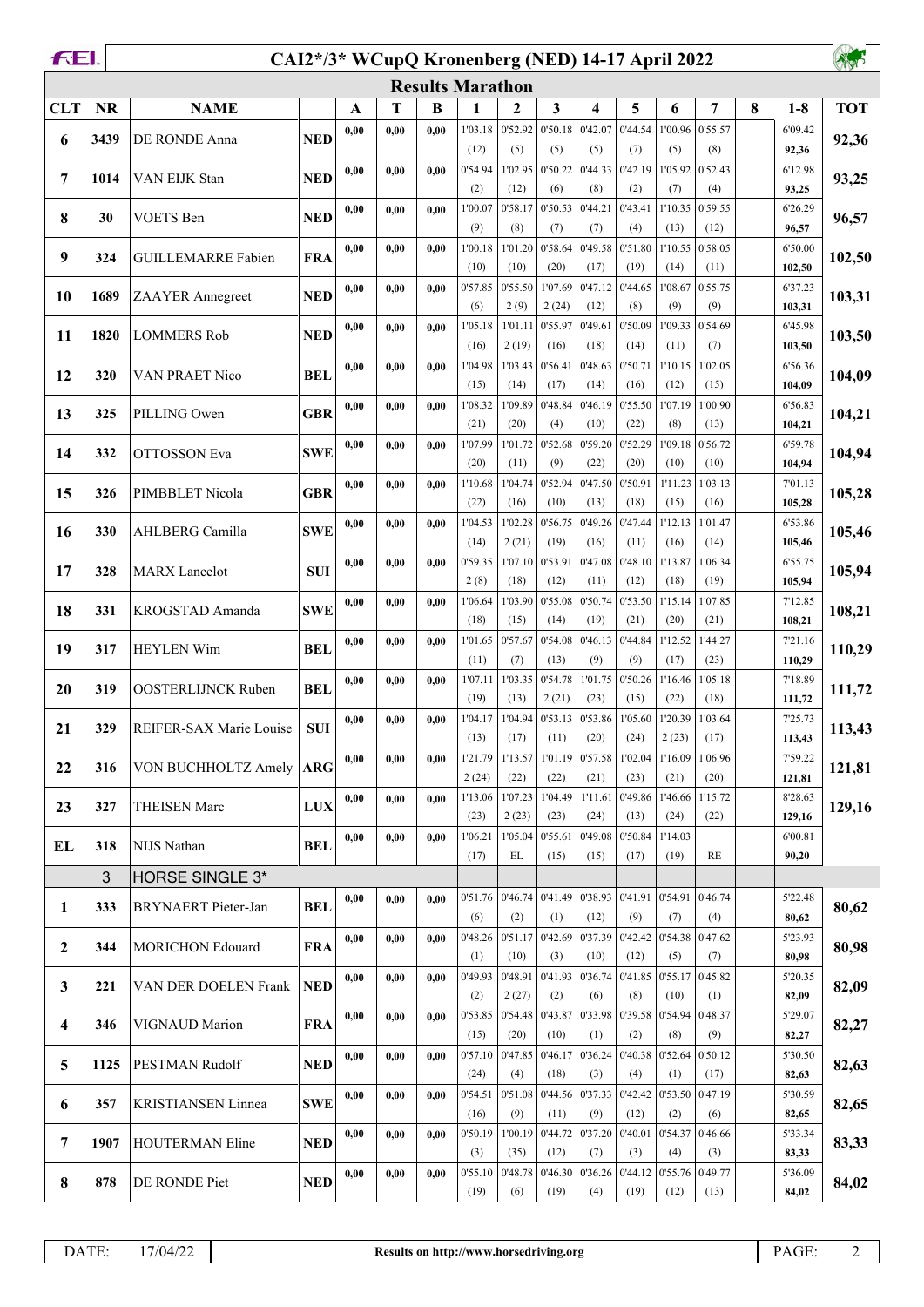|            | FEI.<br>CAI2*/3* WCupQ Kronenberg (NED) 14-17 April 2022 |                                   |            |      |      |      |                         |                  |                 |                 |                 |                 |                 |   |                   |            |
|------------|----------------------------------------------------------|-----------------------------------|------------|------|------|------|-------------------------|------------------|-----------------|-----------------|-----------------|-----------------|-----------------|---|-------------------|------------|
|            |                                                          |                                   |            |      |      |      | <b>Results Marathon</b> |                  |                 |                 |                 |                 |                 |   |                   |            |
| <b>CLT</b> | <b>NR</b>                                                | <b>NAME</b>                       |            | A    | T    | B    | 1                       | 2                | 3               | 4               | 5               | 6               | 7               | 8 | $1-8$             | <b>TOT</b> |
| 9          | 21                                                       | <b>SIEBERS</b> Saskia             | <b>NED</b> | 0,00 | 0,00 | 0,00 | 0'52.23<br>(8)          | 0'46.75<br>2(24) | 0'45.23<br>(16) | 0'44.79<br>(29) | 0'38.91<br>(1)  | 0'54.29<br>(3)  | 0'46.29<br>(2)  |   | 5'28.49<br>84,12  | 84,12      |
| 10         | 340                                                      | BRISOU Anne Violaine              | <b>FRA</b> | 0,00 | 0.00 | 0.00 | 0'53.56                 | 0'51.68          | 0'50.21         | 0'37.24         | 0'42.02         | 0'54.96         | 0'49.18         |   | 5'38.85           | 84,71      |
| 11         | 337                                                      | NIELSEN Mie Mosegaard             | <b>DEN</b> | 0,00 | 0.00 | 0.00 | (13)<br>0'52.69         | (11)<br>0'54.10  | (31)<br>0'47.01 | (8)<br>0'39.72  | (10)<br>0'43.35 | (9)<br>0'56.57  | (11)<br>0'50.09 |   | 84,71<br>5'43.53  | 85,88      |
|            |                                                          |                                   |            |      |      |      | (9)                     | (18)             | (21)            | (14)            | (17)            | (14)            | (16)            |   | 85,88             |            |
| 12         | 629                                                      | VAN DEN BOSCH Berry               | <b>NED</b> | 0,00 | 0,00 | 0,00 | 0'52.69<br>(9)          | 0'50.02<br>(8)   | 0'43.24<br>(6)  | 0'36.73<br>(5)  | 0'41.54<br>(6)  | 0'56.75<br>(15) | 1'03.30<br>(35) |   | 5'44.27<br>86,07  | 86,07      |
| 13         | 354                                                      | <b>LUND STOEN Jeanette</b>        | <b>NOR</b> | 0,00 | 0,00 | 0,00 | 0'53.80<br>(14)         | 0'48.01<br>(5)   | 0'43.52<br>(7)  | 0'34.68<br>(2)  | 0'44.36<br>(21) | 1'09.75<br>(34) | 0'50.71<br>(20) |   | 5'44.83<br>86,21  | 86,21      |
| 14         | 334                                                      | <b>CLAEYS</b> Pieter              | <b>BEL</b> | 0,00 | 0,00 | 0,00 | 0'56.13<br>(22)         | 0'46.28<br>(1)   | 0'43.82<br>(8)  | 0'39.76<br>(15) | 0'45.77<br>(24) | 1'00.32<br>(20) | 0'53.69<br>(24) |   | 5'45.77<br>86,44  | 86,44      |
| 15         | 341                                                      | DESCHAMPS Clement                 | <b>FRA</b> | 0,00 | 0,00 | 0,00 | 0'59.62<br>(29)         | 0'49.08<br>(7)   | 0'45.05<br>(15) | 0'44.14<br>(27) | 0'43.38<br>(18) | 1'00.23<br>(19) | 0'50.00<br>(15) |   | 5'51.50<br>87,88  | 87,88      |
| 16         | 338                                                      | JÄRVINEN Talvikki                 | <b>FIN</b> | 0,00 | 0,00 | 0,00 | 0'57.20                 | 0'51.69          | 0'44.96         | 0'39.18         | 0'46.15         | 0'54.57         | 0'49.94         |   | 5'43.69           | 87,92      |
|            |                                                          |                                   |            |      |      |      | 2(33)<br>0'51.25        | (12)<br>0'57.01  | (14)<br>0'43.83 | (13)<br>0'43.21 | (26)<br>0'41.30 | (6)<br>0'55.46  | (14)<br>0'51.94 |   | 87,92<br>5'44.00  |            |
| 17         | 602                                                      | PROVOOST Christiaan               | <b>NED</b> | 0,00 | 0,00 | 0,00 | (5)                     | 2(32)            | (9)             | (24)            | (5)             | (11)            | (21)            |   | 88,00             | 88,00      |
| 18         | 358                                                      | LIND Camilla                      | <b>SWE</b> | 0,00 | 0,00 | 0,00 | 0'53.45                 | 0'54.41          | 0'48.13         | 0'40.55         | 0'47.45         | 1'00.92         | 0'50.54         |   | 5'55.45           | 88,86      |
|            |                                                          |                                   |            |      |      |      | (12)                    | (19)             | (24)            | (16)            | (32)            | (24)            | (18)            |   | 88,86             |            |
| 19         | 356                                                      | <b>BARBEY Michael</b>             | <b>SUI</b> | 0,00 | 0,00 | 0,00 | 0'54.74<br>(17)         | 0'52.98<br>(14)  | 0'47.05<br>(22) | 0'41.25<br>(18) | 0'42.90<br>(16) | 1'09.63<br>(33) | 0'49.52<br>(12) |   | 5'58.07<br>89,52  | 89,52      |
| 20         | 1469                                                     | VAN DER HORST Jaap                | <b>NED</b> | 0,00 | 0,00 | 0,00 | 0'56.81<br>(23)         | 0'58.63<br>(30)  | 0'49.86<br>(28) | 0'42.66<br>(23) | 0'42.38<br>(11) | 1'00.70<br>(23) | 0'48.79<br>(10) |   | 5'59.83<br>89,96  | 89,96      |
| 21         | 355                                                      | MIKKELSEN Kjell Oivind            | <b>NOR</b> | 0,00 | 0,00 | 0,00 | 0'53.06<br>(11)         | 0'54.65<br>(23)  | 0'45.34<br>(17) | 0'41.55<br>(22) | 0'46.29<br>(27) | 1'00.55<br>(22) | 0'58.56<br>(33) |   | 6'00.00<br>90,00  | 90,00      |
| 22         | 343                                                      | <b>MATHIS Didier</b>              | <b>FRA</b> | 0,00 | 0,00 | 0,00 | 0'52.19<br>(7)          | 0'53.84<br>(17)  | 0'54.92<br>(35) | 0'41.29<br>(19) | 0'47.18<br>(31) | 1'00.38<br>(21) | 0'50.70<br>(19) |   | 6'00.50<br>90,13  | 90,13      |
| 23         | 1628                                                     | <b>GOMMERS Joop</b>               | <b>NED</b> | 0,00 | 0.00 | 0,00 | 0'57.66<br>(26)         | 0'53.22<br>(16)  | 0'47.75<br>(23) | 0'47.60<br>(31) | 0'45.24<br>(23) | 0'59.06<br>(17) | 0'52.46<br>(22) |   | 6'02.99           | 90,75      |
|            |                                                          |                                   |            | 0,00 | 0,00 | 0,00 | 0'55.94                 | 0'47.67          | 0'44.92         | 0'43.44         | 0'46.89         | 1'02.94         | 0'53.44         |   | 90,75<br>5'55.24  |            |
| 24         | 350                                                      | <b>LANNIG</b> Andreas             | <b>GER</b> |      |      |      | 2(32)                   | (3)              | (13)            | (26)            | (29)            | (27)            | (23)            |   | 90,81             | 90,81      |
| 25         | 335                                                      | DE KIMPE Esther                   | <b>BEL</b> | 0,00 | 0,00 | 0,00 | 0'59.72<br>(30)         | 0'53.00<br>(15)  | 0'49.93<br>(29) | 0'41.39<br>(20) | 0'42.79<br>(15) | 1'01.81<br>(26) | 0'55.09<br>(26) |   | 6'03.73<br>90,93  | 90,93      |
| 26         | 345                                                      | POUGNET Sophie                    | <b>FRA</b> | 0,00 | 0,00 | 0,00 | 0'52.06                 | 0'51.87          | 0'48.94         | 0'41.03         | 0'46.02         | 1'00.94         | 0'55.57         |   | 5'56.43           | 91,11      |
|            |                                                          |                                   |            |      |      |      | 2(31)                   | (13)             | (25)            | (17)            | (25)            | (25)            | (28)            |   | 91,11             |            |
| 27         | 352                                                      | HENRIKSSON Maria                  | <b>NOR</b> | 0,00 | 0,00 | 0,00 | 0'57.21<br>(25)         | 0'57.79<br>2(34) | 0'46.47<br>(20) | 0'44.40<br>(28) | 0'44.92<br>(22) | 0'59.49<br>(18) | 0'55.75<br>(29) |   | 6'06.03<br>93,51  | 93,51      |
| 28         | 348                                                      | HODGSON Michael                   | <b>GBR</b> | 6,75 | 0,00 | 0,00 | 0'50.62                 | 0'54.53          | 0'42.99         | 0'41.40         | 0'46.38         | 0'56.16         | 0'48.16         |   | 5'40.24           | 93,81      |
|            |                                                          |                                   |            | 0,00 | 0,00 | 0,00 | 2(27)<br>0'59.51        | (21)<br>0'58.24  | (5)<br>0'49.96  | (21)<br>0'47.90 | (28)<br>0'44.21 | (13)<br>1'04.72 | (8)<br>0'56.11  |   | 87,06<br>6'20.65  |            |
| 29         | 353                                                      | JOHANNESEN Wenche                 | <b>NOR</b> |      |      |      | (28)                    | (29)             | (30)            | (32)            | (20)            | (31)            | (31)            |   | 95,16             | 95,16      |
| 30         | 1927                                                     | VAN DER SNOEK Elke                | <b>NED</b> | 0,00 | 0,00 | 0,00 | 0'54.78<br>(18)         | 0'57.51<br>2(33) | 0'51.93<br>(33) | 0'43.33<br>(25) | 0'47.16<br>(30) | 1'03.05<br>(28) | 0'55.23<br>(27) |   | 6'12.99<br>95,25  | 95,25      |
| 31         | 336                                                      | <b>WENTEIN Mark</b>               | <b>BEL</b> | 0,00 | 0,00 | 0,00 | 1'04.21<br>(37)         | 0'58.11<br>(28)  | 0'53.68<br>(34) | 0'45.30<br>(30) | 0'47.93<br>(33) | 1'03.43<br>(29) | 0'55.06<br>(25) |   | 6'27.72<br>96,93  | 96,93      |
| 32         | 342                                                      | <b>MARTIN</b> Fabrice             | <b>FRA</b> | 0,00 | 0,00 | 0,00 | 0'56.11<br>(21)         | 0'59.72<br>(31)  | 0'51.87<br>(32) | 0'48.99<br>(33) | 0'50.02<br>(36) | 1'06.81<br>(32) | 0'56.08<br>(30) |   | 6'29.60<br>97,40  | 97,40      |
| 33         | 347                                                      | <b>BRADFORD Harriet</b>           | <b>GBR</b> | 0,00 | 0,00 | 0,00 | 1'02.05                 | 0'56.49          | 0'49.60         | 0'55.25         | 0'48.21         | 1'04.63         | 0'58.52         |   | 6'34.75           | 98,69      |
| 34         | 339                                                      | MEEUWISSEN - CORNEL               | <b>NED</b> | 0,00 | 0,00 | 0,00 | (35)<br>1'00.64         | (26)<br>1'01.63  | (27)<br>0'56.85 | (35)<br>0'58.83 | (34)<br>0'50.13 | (30)<br>1'16.92 | (32)<br>1'01.36 |   | 98,69<br>7'06.36  | 106,59     |
|            |                                                          |                                   |            |      |      |      | (34)<br>1'02.28         | (36)             | (36)<br>0'57.57 | (36)<br>0'49.44 | (37)<br>0'54.82 | (36)            | (34)<br>1'11.52 |   | 106,59            |            |
| 35         | 1261                                                     | <b>VELDBOOM - BULTEN Je   NED</b> |            | 0,00 | 0,00 | 0,00 | (36)                    | 1'07.88<br>(38)  | (37)            | (34)            | (38)            | 1'12.43<br>(35) | (37)            |   | 7'15.94<br>108,99 | 108,99     |
| 36         | 359                                                      | QVARNSTRÖM Cecilia                | <b>SWE</b> | 0,00 | 0,00 | 0,00 | 1'06.76<br>(38)         | 1'02.26<br>(37)  | 1'02.20<br>(38) | 1'02.65<br>(37) | 0'48.99<br>(35) | 1'17.87<br>(37) | 1'04.97<br>(36) |   | 7'25.70<br>111,43 | 111,43     |
|            |                                                          |                                   |            |      |      |      |                         |                  |                 |                 |                 |                 |                 |   |                   |            |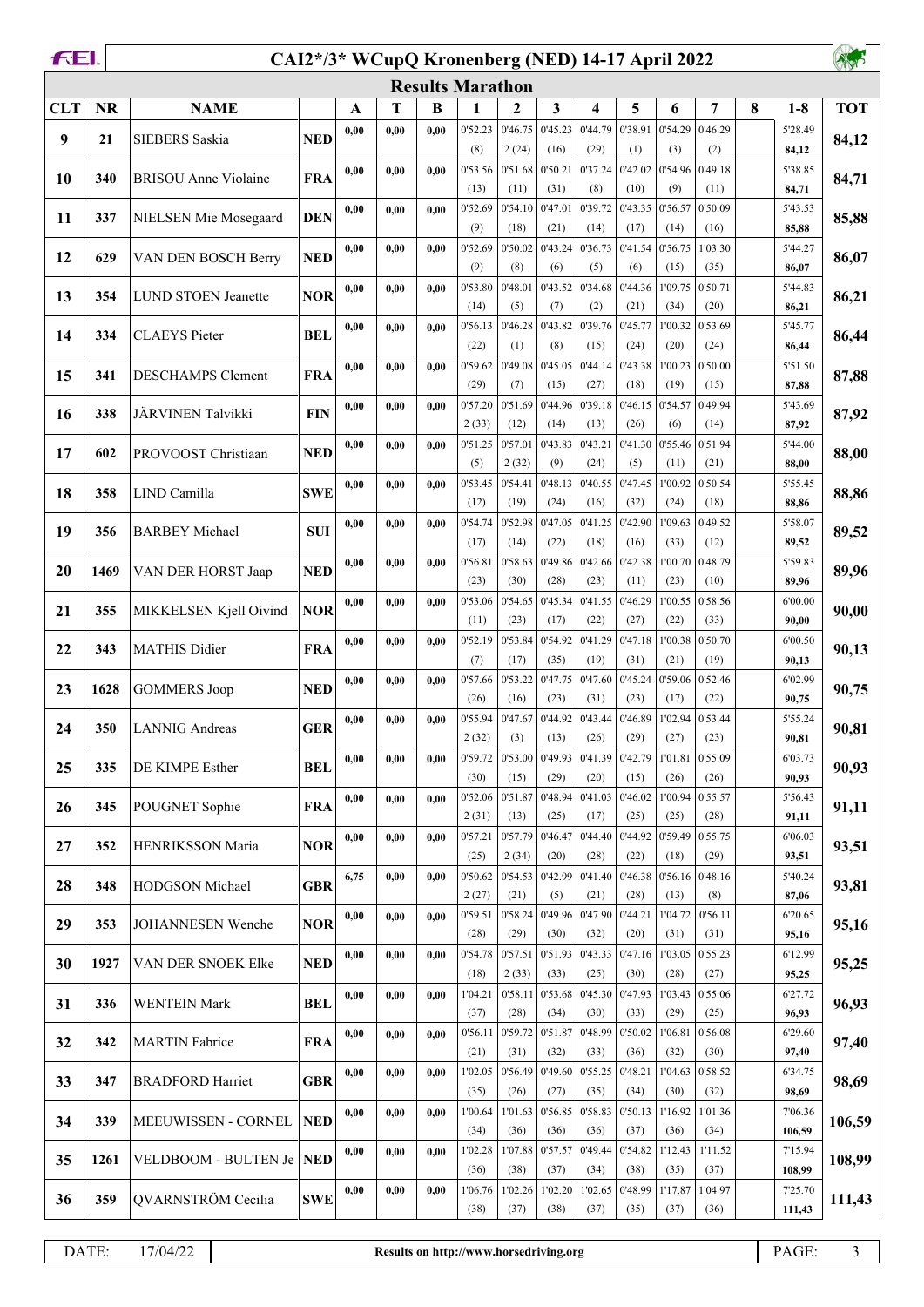|            | FEI.<br>CAI2*/3* WCupQ Kronenberg (NED) 14-17 April 2022 |                                        |            |      |      |      |                         |                  |                 |                         |                   |                  |                        |   |                   |            |
|------------|----------------------------------------------------------|----------------------------------------|------------|------|------|------|-------------------------|------------------|-----------------|-------------------------|-------------------|------------------|------------------------|---|-------------------|------------|
|            |                                                          |                                        |            |      |      |      | <b>Results Marathon</b> |                  |                 |                         |                   |                  |                        |   |                   |            |
| <b>CLT</b> | <b>NR</b>                                                | <b>NAME</b>                            |            | A    | T    | B    | $\mathbf{1}$            | $\overline{2}$   | 3               | $\overline{\mathbf{4}}$ | 5                 | 6                | $\overline{7}$         | 8 | $1-8$             | <b>TOT</b> |
| EL         | 1461                                                     | <b>KARELSE Pieter</b>                  | <b>NED</b> | 0,00 | 0,00 | 0.00 | EL                      |                  |                 |                         |                   |                  |                        |   | 0,00              |            |
| EL         | 351                                                      | <b>UNZEITIG</b> Anne                   | <b>GER</b> | 0,00 | 0,00 | 0.00 | 0'55.43                 | 0'55.03          | 0'49.33         |                         | 0'42.42           |                  |                        |   | 3'22.21           |            |
|            |                                                          |                                        | <b>GBR</b> | 0,00 | 0,00 | 0.00 | (20)<br>0'50.40         | (25)<br>0'46.62  | (26)<br>0'42.82 | EL<br>0'37.92           | (12)<br>0'41.69   | 0'57.58          | 0'46.97                |   | 50,55<br>5'24.00  |            |
| EL         | 349                                                      | WILKINSON Tara<br>PONY FOUR-IN-HAND 3* |            | EL   |      |      | (4)                     | 2(22)            | (4)             | (11)                    | (7)               | (16)             | (5)                    |   | 83,00             |            |
|            | 4                                                        |                                        |            |      |      |      |                         |                  |                 |                         |                   |                  |                        |   |                   |            |
| 1          | 1004                                                     | HAMMINK Marijke                        | <b>NED</b> | 0,00 | 0,00 | 0,00 | 0'52.39<br>(1)          | 0'50.56<br>(1)   | 0'46.99<br>(1)  | 0'40.90<br>(1)          | 0'40.63<br>(1)    | 0'57.36<br>(1)   | 0'53.02<br>(2)         |   | 5'41.85<br>85,46  | 85,46      |
| 2          | 1482                                                     | DE BOER Jan                            | <b>NED</b> | 0,00 | 0,00 | 0.00 | 0'59.82<br>(4)          | 0'56.21<br>(2)   | 0'46.41<br>2(5) | 0'41.30<br>(2)          | 0'44.91<br>(3)    | 0'59.96<br>(2)   | 0'52.80<br>(1)         |   | 6'01.41<br>92,35  | 92,35      |
| 3          | 364                                                      | VANHOENACKER Julien                    | <b>BEL</b> | 0,00 | 0,00 | 0.00 | 0'55.67                 | 0'55.64          | 0'50.12         | 0'41.45                 | 0'43.26           | 1'04.07          | 0'53.08                |   | 6'03.29           | 92,82      |
| 4          | 361                                                      | <b>BAX</b> Tinne                       | <b>BEL</b> | 0,00 | 0,00 | 0.00 | (2)<br>1'02.41          | 2(7)<br>0'58.38  | (2)<br>0'50.62  | (3)<br>0'49.87          | (2)<br>0'47.05    | (5)<br>1'03.64   | (3)<br>0'56.36         |   | 92,82<br>6'28.33  | 97,08      |
|            |                                                          |                                        |            |      |      |      | (6)                     | (4)              | (3)             | (6)                     | (5)               | (3)              | (6)                    |   | 97,08             |            |
| 5          | 362                                                      | VAN DEN BOSCH Bert                     | <b>BEL</b> | 0,00 | 0,00 | 0.00 | 0'59.29<br>(3)          | 1'00.71<br>(10)  | 0'51.98<br>(4)  | 0'44.00<br>(4)          | 0'48.55<br>(9)    | 1'12.33<br>(9)   | 1'02.41<br>(9)         |   | 6'39.27<br>99,82  | 99,82      |
| 6          | 1732                                                     | VAN DER HAM Joey                       | <b>NED</b> | 0,00 | 0,00 | 0.00 | 1'04.47<br>(8)          | 0'57.17<br>(3)   | 0'53.06<br>2(9) | 0'49.79<br>(5)          | 0'45.49<br>(4)    | 1'07.84<br>(7)   | 0'54.62<br>(5)         |   | 6'32.44<br>100,11 | 100,11     |
| 7          | 3121                                                     | BEEKHUISZEN Hendrik-Jan NED            |            | 0,00 | 0,00 | 0.00 | 1'09.64                 | 0'59.74          | 0'54.67         | 0'53.40                 | 0'47.06           | 1'05.38          | 0'56.79                |   | 6'46.68           | 103,67     |
|            |                                                          |                                        |            |      |      |      | (10)                    | 2(8)             | (6)<br>1'00.80  | (8)<br>1'07.30          | (6)<br>0'47.56    | (6)              | (7)<br>1'03.83         |   | 103,67<br>7'18.93 |            |
| 8          | 1678                                                     | LEGEMAAT-VAN BEMME NED                 |            | 0,00 | 0,00 | 0.00 | 1'00.81<br>(5)          | 1'00.22<br>(9)   | (10)            | (12)                    | (7)               | 1'18.41<br>2(12) | (10)                   |   | 111,73            | 111,73     |
| 9          | 363                                                      | VAN DEN OUWELAND Pe BEL                |            | 0,00 | 0,00 | 0.00 | 1'04.35                 | 1'11.20          | 1'05.45         | 0'58.87                 | 0'48.05           | 1'17.36          | 1'05.11                |   | 7'30.39           | 114,60     |
| 10         | 2133                                                     | <b>LIMPENS</b> Rene                    | <b>NED</b> | 0,00 | 0,00 | 0.00 | (7)<br>1'01.77          | 2(11)<br>0'59.92 | (12)<br>0'48.79 | (10)<br>0'50.86         | (8)<br>0'49.58    | (10)<br>1'03.90  | (11)<br>0'53.93        |   | 114,60<br>6'28.75 | 119,19     |
|            |                                                          |                                        |            |      |      |      | 20(12)                  | (6)              | 2(7)            | (7)                     | (10)              | (4)              | (4)                    |   | 119,19            |            |
| 11         | 2025                                                     | <b>BRANS Manou</b>                     | <b>NED</b> | 0,00 | 0,00 | 0.00 | 1'05.27<br>(9)          | 0'58.78<br>(5)   | 0'57.22<br>(8)  | 0'53.81<br>(9)          | 1'26.25<br>20(12) | 1'08.05<br>(8)   | 0'58.02<br>(8)         |   | 7'27.40<br>131,85 | 131,85     |
| EL         | 1781                                                     | <b>MULDER</b> Eric                     | <b>NED</b> | 0,00 | 0,00 | 0.00 | 1'22.37<br>(11)         | 1'14.43<br>EL    | 1'04.78<br>(11) | 1'02.45<br>(11)         | 0'50.68<br>(11)   | 1'25.68<br>(11)  | 1'17.84<br>(12)        |   | 8'18.23<br>124,56 |            |
|            | 5 <sup>5</sup>                                           | PONY PAIR 3*                           |            |      |      |      |                         |                  |                 |                         |                   |                  |                        |   |                   |            |
|            |                                                          |                                        |            | 0,00 | 0,00 | 0,00 | 0'49.37                 | 0'48.76          | 0'41.26         | 0'37.62                 |                   | 0'42.52 0'52.03  | 0'49.19                |   | 5'20.75           |            |
| 1          | 389                                                      | <b>FLOBBE Sietske</b>                  | <b>NED</b> |      |      |      | (2)                     | (3)              | (1)             | (3)                     | (2)               | (1)              | (4)                    |   | 80,19             | 80,19      |
| 2          | 3053                                                     | VAN DE BUNT Melanie                    | <b>NED</b> | 0,00 | 0,00 | 0.00 | 0'49.24<br>(1)          | 0'49.07<br>(4)   | 0'42.01<br>(2)  | 0'37.22<br>(2)          | 0'43.64<br>(4)    | 0'53.75<br>(2)   | 0'48.29<br>(2)         |   | 5'23.22<br>80,81  | 80,81      |
| 3          | 1988                                                     | <b>HENDRIKS Cas</b>                    | <b>NED</b> | 0,00 | 0,00 | 0.00 | 0'52.65                 | 0'47.42          | 0'44.53         | 0'36.80                 | 0'44.39           | 0'55.87          | 0'47.96                |   | 5'29.62           | 82,40      |
|            |                                                          |                                        |            |      |      |      | (3)<br>0'55.42          | (1)<br>0'52.25   | (4)<br>0'46.28  | (1)<br>0'39.29          | (5)<br>0'47.03    | (3)<br>1'00.94   | (1)<br>0'50.30         |   | 82,40<br>5'51.51  |            |
| 4          | 368                                                      | <b>BRECHTKEN</b> Antonia               | <b>GER</b> | 0,00 | 0,00 | 0.00 | (5)                     | (7)              | (8)             | (5)                     | (11)              | (4)              | (5)                    |   | 87,88             | 87,88      |
| 5          | 4169                                                     | <b>COUWENBERG Sam</b>                  | <b>NED</b> | 0,00 | 0,00 | 0,00 | 0'54.62<br>(4)          | 0'53.04<br>(9)   | 0'45.73<br>(5)  | 0'38.24<br>(4)          | 0'45.64<br>(6)    | 1'01.50<br>(6)   | 0'52.89<br>(8)         |   | 5'51.66<br>87,92  | 87,92      |
| 6          | 1768                                                     | VAN DER ENDE Nathalie                  | <b>NED</b> | 0,00 | 0,00 | 0.00 | 0'57.81                 | 0'50.94          | 0'46.11         | 0'41.31                 | 0'43.61           | 1'04.96          | 0'48.83                |   | 5'53.57           | 88,39      |
| 7          | 3284                                                     | CREMERS Anneke G E M                   | <b>NED</b> | 0,00 | 0,00 | 0.00 | (8)<br>1'05.84          | (5)<br>0'48.02   | (6)<br>0'43.48  | (6)<br>0'42.35          | (3)<br>0'42.20    | (8)              | (3)<br>1'01.16 0'51.84 |   | 88,39<br>5'54.89  | 90,72      |
|            |                                                          |                                        |            |      |      |      | 2(13)                   | (2)              | (3)             | (8)                     | (1)               | (5)              | (6)                    |   | 90,72             |            |
| 8          | 365                                                      | VAN DEN BROECK Pieter                  | BEL        | 0,00 | 0,00 | 0.00 | 0'56.11<br>(6)          | 0'56.79<br>(13)  | 0'49.54<br>(9)  | 0'43.62<br>(10)         | 0'46.09<br>(8)    | 1'06.44<br>(11)  | 0'52.87<br>(7)         |   | 6'11.46<br>92,86  | 92,86      |
| 9          | 372                                                      | STRÖMBERG Marika                       | <b>SWE</b> | 0,00 | 0,00 | 0.00 | 0'59.36<br>(10)         | 0'55.67<br>(11)  | 0'50.49<br>(10) | 0'43.26<br>(9)          | 0'45.92<br>(7)    | 1'02.68<br>(7)   | 0'54.86<br>(11)        |   | 6'12.24<br>93,06  | 93,06      |
| 10         | 369                                                      | JEURINK Rene                           | <b>GER</b> | 0,00 | 0,00 | 0,00 | 0'57.18                 | 0'55.29          |                 | $0'52.43$ 0'41.37       | 0'48.33           | 1'05.86          | 0'54.85                |   | 6'15.31           | 93,83      |
|            |                                                          |                                        |            | 0,00 | 0,00 | 0,00 | (7)<br>1'02.42          | (10)<br>0'52.85  | (12)<br>1'05.77 | (7)<br>0'44.39          | (13)<br>0'46.78   | (10)<br>1'09.27  | (10)<br>0'54.38        |   | 93,83<br>6'35.86  |            |
| 11         | 367                                                      | SNOW Averina                           | <b>GBR</b> |      |      |      | (12)                    | (8)              | (15)            | (11)                    | (10)              | (13)             | (9)                    |   | 98,96             | 98,96      |
| 12         | 366                                                      | VERHAEGE Johan                         | <b>BEL</b> | 0,00 | 0,00 | 0.00 | 1'01.64<br>(11)         | 0'58.30<br>(14)  | 0'51.84<br>(11) | 0'51.08<br>(15)         | 0'49.43<br>(14)   | 1'20.61<br>(14)  | 0'58.98<br>(14)        |   | 6'51.88<br>102,97 | 102,97     |
|            |                                                          |                                        |            |      |      |      |                         |                  |                 |                         |                   |                  |                        |   |                   |            |

DATE: 17/04/22 **Results on http://www.horsedriving.org** PAGE: 4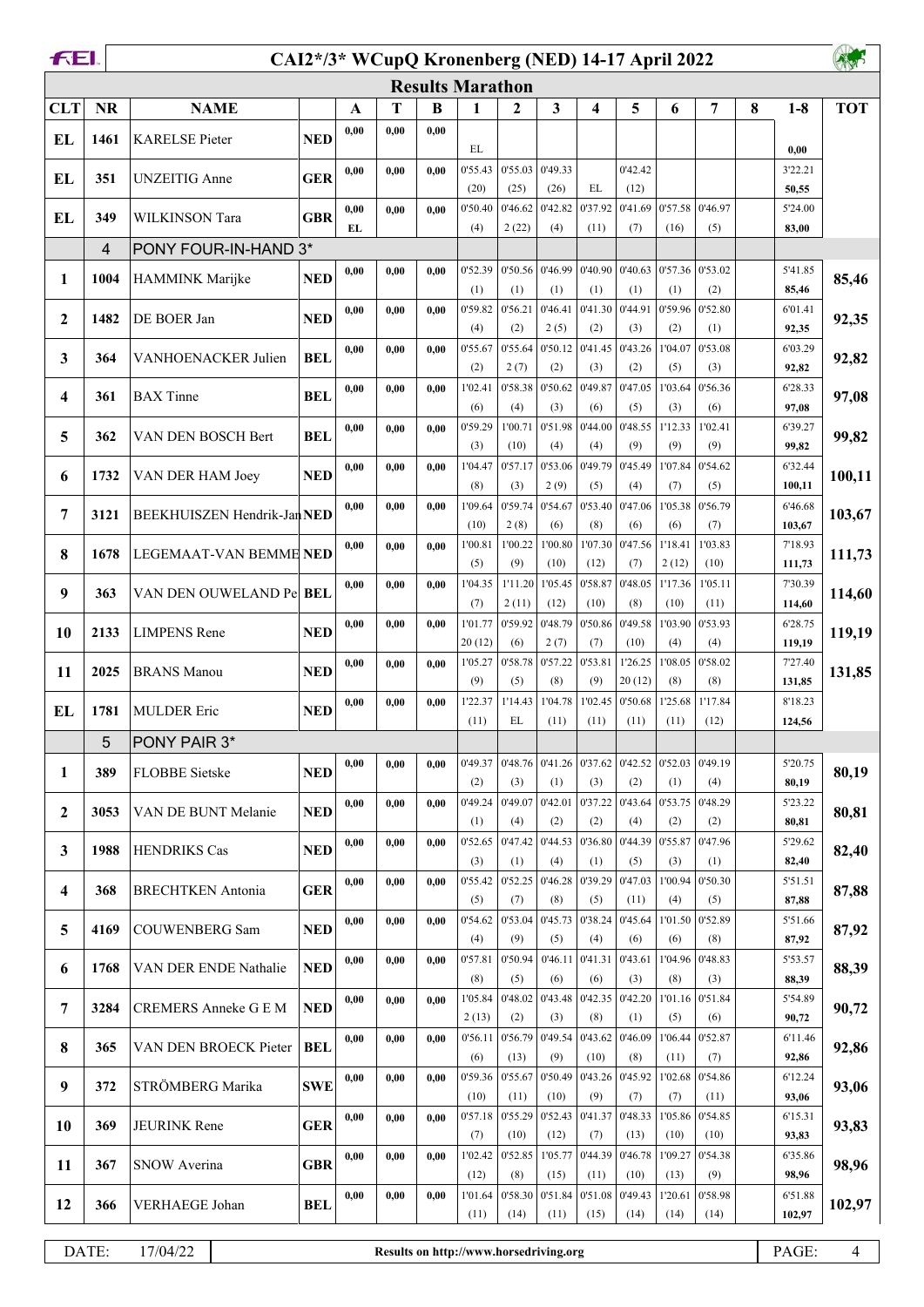| FEI.         |           | CAI2*/3* WCupQ Kronenberg (NED) 14-17 April 2022 |            |              |      |            |                         |                  |                  |                         |                 |                                                                                   |                 |   | 外观               |            |
|--------------|-----------|--------------------------------------------------|------------|--------------|------|------------|-------------------------|------------------|------------------|-------------------------|-----------------|-----------------------------------------------------------------------------------|-----------------|---|------------------|------------|
|              |           |                                                  |            |              |      |            | <b>Results Marathon</b> |                  |                  |                         |                 |                                                                                   |                 |   |                  |            |
| <b>CLT</b>   | <b>NR</b> | <b>NAME</b>                                      |            | $\mathbf{A}$ | T    | B          | 1                       | $\mathbf{2}$     | 3                | $\overline{\mathbf{4}}$ | 5               | 6                                                                                 | 7               | 8 | $1-8$            | <b>TOT</b> |
| 13           | 370       | <b>SEITZ Thomas</b>                              | <b>GER</b> | 0,00         | 0,00 | 0.00       | 1'01.46                 | 0'56.03          | 0'52.58          | 0'49.15                 | 0'47.06         | 1'04.97                                                                           | 0'55.16         |   | 6'26.41          | 116,60     |
|              |           |                                                  |            |              |      |            | 20(14)                  | (12)             | (13)             | (13)                    | (12)            | (9)                                                                               | (12)            |   | 116,60           |            |
| 14           | 371       | FROST Gunlög                                     | <b>SWE</b> | 0,00         | 0.00 | 0.00       | 1'07.43                 | 1'05.31          | 0'56.75          | 0'50.34                 | 0'57.77         | 1'39.06                                                                           | 1'01.60         |   | 7'38.26          | 134,57     |
|              |           |                                                  |            |              |      |            | 20(15)                  | (15)             | (14)             | (14)                    | (15)            | (15)                                                                              | (15)            |   | 134,57           |            |
| <b>EL</b>    | 1900      | <b>LIEBREGTS Kees</b>                            | <b>NED</b> | 0,00         | 0,00 | 0.00<br>EL | 0'58.23<br>(9)          | 0'51.85<br>(6)   | 0'46.16<br>(7)   | 0'48.42<br>(12)         | 0'46.30<br>(9)  | 1'07.49<br>(12)                                                                   | 0'56.42<br>(13) |   | 6'14.87<br>93,72 |            |
|              | 6         | PONY SINGLE 3*                                   |            |              |      |            |                         |                  |                  |                         |                 |                                                                                   |                 |   |                  |            |
|              |           |                                                  |            | 0,00         | 0,00 | 0.00       | 0'46.20                 | 0'42.33          | 0'40.95          | 0'32.43                 | 0'42.59         | 0'53.21                                                                           | 0'49.42         |   | 5'07.13          |            |
| 1            | 3662      | <b>JANSSEN Brent</b>                             | <b>NED</b> |              |      |            | (1)                     | (1)              | (2)              | (1)                     | (12)            | (6)                                                                               | (12)            |   | 76,78            | 76,78      |
| $\mathbf{2}$ | 375       | <b>BERLAGE</b> Katja                             | <b>GER</b> | 0,00         | 0,00 | 0.00       | 0'51.36                 | 0'44.45          | 0'41.82          | 0'33.69                 | 0'40.96         | 0'52.53                                                                           | 0'46.19         |   | 5'11.00          | 77,75      |
|              |           |                                                  |            |              |      |            | (11)                    | (2)              | (4)              | (4)                     | (4)             | (4)                                                                               | (3)             |   | 77,75            |            |
| 3            | 387       | <b>HERNER Johan</b>                              | <b>SWE</b> | 0,00         | 0,00 | 0,00       | 0'51.01                 | 0'45.06          | 0'40.77          | 0'33.07                 | 0'41.18         | 0'52.09                                                                           | 0'49.51         |   | 5'12.69          | 78,17      |
|              |           |                                                  |            |              |      |            | (10)                    | (3)              | (1)              | (2)                     | (5)             | (3)                                                                               | (13)            |   | 78,17            |            |
| 4            | 378       | <b>SCHETTLER Karolin</b>                         | <b>GER</b> | 0,00         | 0,00 | 0,00       | 0'47.90<br>(3)          | 0'45.18<br>(4)   | 0'42.84<br>(6)   | 0'33.63<br>(3)          | 0'42.87<br>(13) | 0'52.62<br>(5)                                                                    | 0'47.71<br>(6)  |   | 5'12.75<br>78,19 | 78,19      |
|              |           |                                                  |            | 0,00         | 0,00 | 0,00       | 0'48.08                 | 0'47.24          | 0'43.18          | 0'35.90                 | 0'43.97         | 0'50.84                                                                           | 0'45.74         |   | 5'14.95          |            |
| 5            | 379       | WINTGENS Jörn                                    | <b>GER</b> |              |      |            | (5)                     | (9)              | (7)              | (7)                     | (17)            | (1)                                                                               | (1)             |   | 78,74            | 78,74      |
| 6            | 384       | <b>SCHERRER Cédric</b>                           | <b>SUI</b> | 0,00         | 0,00 | 0.00       | 0'47.47                 | 0'50.53          | 0'44.47          | 0'33.96                 | 0'38.17         | 0'51.80                                                                           | 0'48.68         |   | 5'15.08          | 78,77      |
|              |           |                                                  |            |              |      |            | (2)                     | (15)             | (12)             | (5)                     | (1)             | (2)                                                                               | (9)             |   | 78,77            |            |
| 7            | 3297      | <b>BOOGAARTS Chantalle</b>                       | <b>NED</b> | 0,00         | 0,00 | 0.00       | 0'48.77                 | 0'46.94          | 0'41.16          | 0'37.75                 | 0'40.01         | 0'54.29                                                                           | 0'47.97         |   | 5'16.89          | 79,22      |
|              |           |                                                  |            |              |      |            | (7)                     | (8)              | (3)              | (11)                    | (2)             | (8)                                                                               | (7)             |   | 79,22            |            |
| 8            | 390       | SJÖDIN Johny                                     | <b>SWE</b> | 0,00         | 0,00 | 0,00       | 0'52.67<br>(13)         | 0'47.94<br>(10)  | 0'42.28<br>(5)   | 0'36.11<br>(9)          | 0'43.14<br>(14) | 0'53.26<br>(7)                                                                    | 0'46.16<br>(2)  |   | 5'21.56<br>80,39 | 80,39      |
|              |           |                                                  |            | 0,00         | 0.00 | 0.00       | 0'48.16                 | 0'45.51          | 0'43.18          | 0'37.10                 | 0'42.00         | 0'56.72                                                                           | 0'56.56         |   | 5'29.23          |            |
| 9            | 1355      | <b>BECKER</b> Melanie                            | <b>NED</b> |              |      |            | (6)                     | (5)              | (7)              | (10)                    | (8)             | (13)                                                                              | (23)            |   | 82,31            | 82,31      |
| 10           | 202       | RADSTAKE Henk                                    | <b>NED</b> | 0,00         | 0.00 | 0.00       | 0'53.26                 | 0'46.27          | 0'43.22          | 0'38.08                 | 0'42.11         | 0'57.79                                                                           | 0'50.70         |   | 5'31.43          | 82,86      |
|              |           |                                                  |            |              |      |            | (16)                    | (7)              | (9)              | (12)                    | (9)             | (14)                                                                              | (15)            |   | 82,86            |            |
| 11           | 373       | <b>TAKKINEN Raisa</b>                            | <b>FIN</b> | 0,00         | 0,00 | 0,00       | 0'57.60                 | 0'48.15          | 0'45.14          | 0'35.97                 | 0'41.35         | 0'54.82                                                                           | 0'49.12         |   | 5'32.15          | 83,04      |
|              |           |                                                  |            |              |      |            | (21)                    | (11)             | (13)             | (8)                     | (6)             | (9)                                                                               | (11)            |   | 83,04            |            |
| 12           | 3705      | <b>PROVOOST Renate</b>                           | <b>NED</b> | 0,00         | 0,00 | 0,00       | 0'49.80<br>(8)          | 0'46.05<br>(6)   | 0'43.35<br>(10)  | 0'35.54<br>(6)          | 0'43.91<br>(16) | 0'54.36<br>2(19)                                                                  | 0'51.75<br>(17) |   | 5'24.76<br>83,19 | 83,19      |
|              |           |                                                  |            | 0,00         | 0,00 | 0,00       |                         |                  |                  |                         |                 | $0'54.70$   $0'49.90$   $0'53.79$   $0'38.88$   $0'43.72$   $0'56.04$   $0'46.53$ |                 |   | 5'43.56          |            |
| 13           | 376       | HALLASCH Monika                                  | <b>GER</b> |              |      |            | (17)                    | (13)             | (21)             | (15)                    | (15)            | (11)                                                                              | (4)             |   | 85,89            | 85,89      |
| 14           | 4178      | WILLEMSEN Marije                                 | <b>NED</b> | 0,00         | 0,00 | 0,00       | 0'55.55                 | 0'51.28          | 0'54.63          | 0'38.53                 | 0'41.41         | 0'56.45                                                                           | 0'47.09         |   | 5'44.94          | 86,24      |
|              |           |                                                  |            |              |      |            | (19)                    | (16)             | (22)             | (14)                    | (7)             | (12)                                                                              | (5)             |   | 86,24            |            |
| 15           | 381       | <b>BERTHER Linus</b>                             | <b>SUI</b> | 0,00         | 0,00 | 0,00       | 0'50.13                 | 0'52.82          | 0'44.12          | 0'37.60                 | 0'42.42         | 1'01.04                                                                           | 0'50.25         |   | 5'38.38          | 86,60      |
|              |           |                                                  |            |              |      |            | (9)<br>0'53.12          | (18)<br>0'52.00  | (11)<br>0'50.59  | 2(23)<br>0'40.69        | (10)<br>0'40.03 | (22)<br>0'59.15                                                                   | (14)<br>0'51.38 |   | 86,60<br>5'46.96 |            |
| 16           | 382       | BÜTIKOFER Vera                                   | <b>SUI</b> | 0,00         | 0,00 | 0,00       | (15)                    | (17)             | (18)             | (19)                    | (3)             | (15)                                                                              | (16)            |   | 86,74            | 86,74      |
|              |           |                                                  |            | 0,00         | 0,00 | 0,00       | 0'52.84                 | 0'48.23          | 0'45.20          | 0'40.27                 | 0'46.98         | 0'59.50                                                                           | 0'55.53         |   | 5'48.55          |            |
| 17           | 3964      | VAN 'T VELD Marloes                              | <b>NED</b> |              |      |            | (14)                    | (12)             | (14)             | (17)                    | (21)            | (17)                                                                              | (22)            |   | 87,14            | 87,14      |
| 18           | 374       | CHRISTMANN Anna                                  | <b>FRA</b> | 0,00         | 0,00 | 0,00       | 0'55.92                 | 0'54.19          | 0'46.65          | 0'41.96                 | 0'42.58         | 0'55.60                                                                           | 0'48.91         |   | 5'45.81          | 88,45      |
|              |           |                                                  |            |              |      |            | 2(24)                   | (19)             | (15)             | (21)                    | (11)            | (10)                                                                              | (10)            |   | 88,45            |            |
| 19           | 3910      | VAN MEERTEN Lisanne                              | <b>NED</b> | 0,00         | 0,00 | 0,00       | 0'47.96                 | 0'48.50          | 0'47.50          | 0'38.18                 | 0'47.06         | 0'56.23                                                                           | 0'53.62         |   | 5'39.05          | 90,76      |
|              |           |                                                  |            | 0,00         | 0,00 | 0,00       | (4)<br>0'54.94          | 2(22)<br>0'50.33 | 2(23)<br>0'48.47 | (13)<br>0'47.03         | (22)<br>0'45.35 | 2(20)<br>1'02.81                                                                  | (21)<br>0'57.34 |   | 90,76<br>6'06.27 |            |
| 20           | 385       | CARLBERG Johanna                                 | <b>SWE</b> |              |      |            | (18)                    | (14)             | (16)             | (24)                    | (18)            | (24)                                                                              | (24)            |   | 91,57            | 91,57      |
|              |           |                                                  |            | 0,00         | 0,00 | 0,00       | 0'59.93                 | 0'56.60          | 0'48.71          | 0'40.51                 | 0'45.82         | 0'59.40                                                                           | 0'51.75         |   | 6'02.72          |            |
| 21           | 383       | HUSER Karin                                      | <b>SUI</b> |              |      |            | 2(25)                   | (23)             | (17)             | (18)                    | (19)            | (16)                                                                              | (17)            |   | 92,68            | 92,68      |
| 22           | 2016      | MEULENDIJK Wilma                                 | <b>NED</b> | 0,00         | 0,00 | 0,00       | 0'58.20                 | 0'58.96          | 0'51.07          | 0'45.12                 | 0'49.10         | 0'59.85                                                                           | 0'53.58         |   | 6'15.88          | 93,97      |
|              |           |                                                  |            |              |      |            | (22)                    | (24)             | (19)             | (22)                    | (24)            | (18)                                                                              | (20)            |   | 93,97            |            |
| 23           | 391       | SJÖDIN Lida                                      | <b>SWE</b> | 0,00         | 0,00 | 0,00       | 0'56.41<br>(20)         | 0'56.56<br>2(25) | 0'52.56<br>2(24) | 0'41.91<br>(20)         | 0'48.64<br>(23) | 1'00.53<br>(21)                                                                   | 0'48.46<br>(8)  |   | 6'05.07<br>95,27 | 95,27      |
|              |           |                                                  |            | 0,00         | 0,00 | 0,00       | 1'06.02                 | 0'54.83          |                  | 0.51.28 0.43.78         | 0'50.84         | 1'22.95                                                                           | 0'59.18         |   | 6'48.88          |            |
| 24           | 388       | PETERSSON Pia                                    | <b>SWE</b> |              |      |            | (26)                    | (20)             | (20)             | 5(25)                   | (25)            | (25)                                                                              | (25)            |   | 107,22           | 107,22     |

DATE: 17/04/22 **Results on http://www.horsedriving.org** PAGE: 5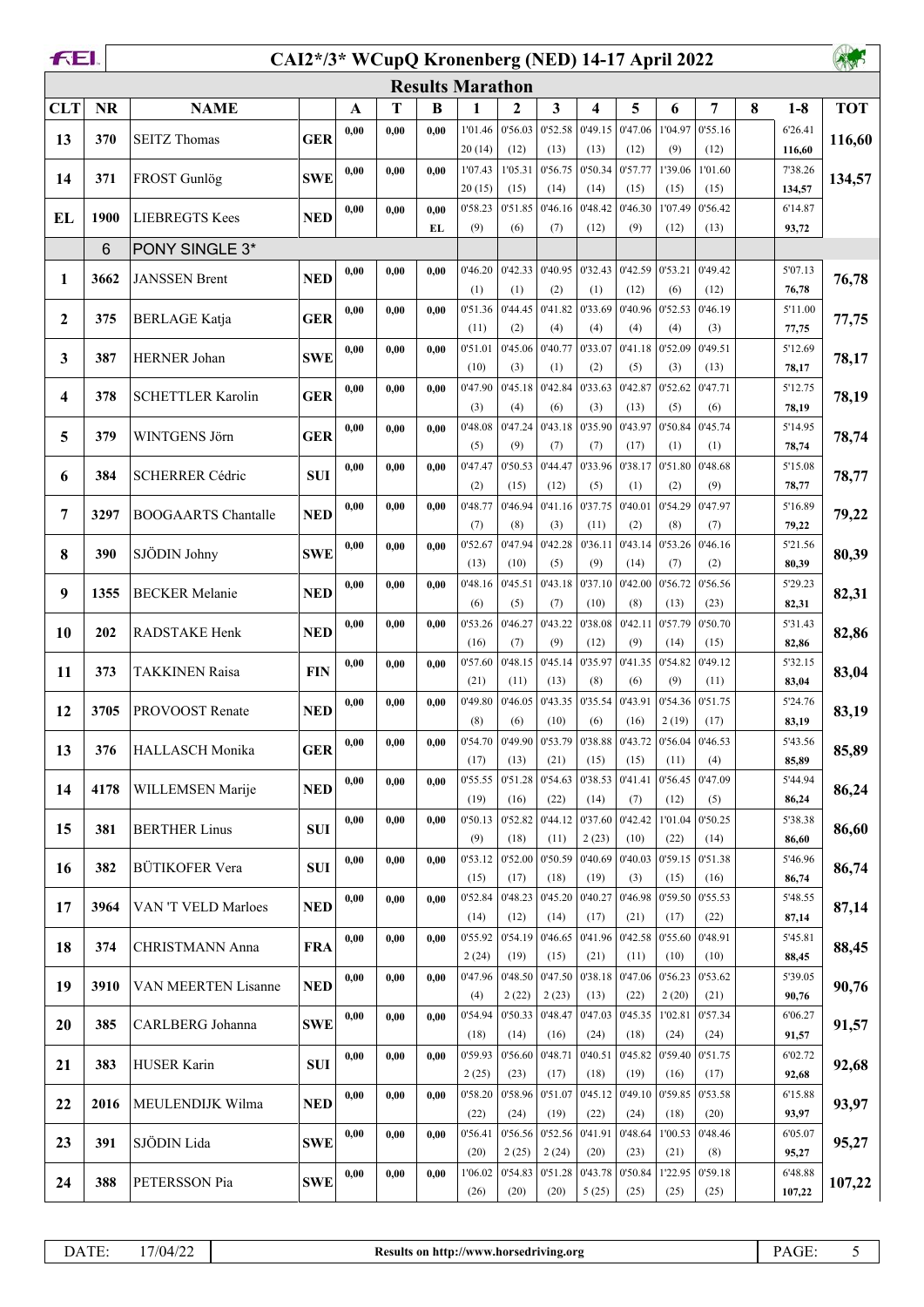| <b>Results Marathon</b><br>$\overline{\mathbf{3}}$<br>5<br><b>NR</b><br>T<br>7<br>8<br><b>TOT</b><br><b>CLT</b><br><b>NAME</b><br>B<br>$\mathbf{2}$<br>4<br>6<br>$1-8$<br>$\mathbf{A}$<br>1<br>0'54.92<br>0'59.15<br>0'52.97<br>0'59.08<br>0'39.97<br>0'45.92<br>1'02.53<br>0,00<br>0.00<br>2,50<br>6'14.54<br><b>NOR</b><br>380<br><b>LANDE</b> Simon<br>25<br>116,14<br>20(25)<br>(23)<br>(21)<br>(16)<br>(20)<br>(23)<br>(19)<br>113,64<br>0'51.43<br>0'51.43<br>0.00<br>0,00<br>0,00<br><b>RE</b><br><b>SWE</b><br>386<br><b>GUSTAVSSON Emma</b><br>(12)<br><b>RE</b><br>12,86<br>7<br>HORSE FOUR-IN-HAND 2*<br>1'58.18<br>1'14.53<br>3'13.02<br>1'24.04<br>1'39.21<br>10'34.08<br>0,00<br>0.00<br>1'05.10<br>0,00<br>392<br><b>SUI</b><br>198,52<br>1<br><b>MEIER</b> Daniel<br>20(1)<br>20(1)<br>(1)<br>(1)<br>(1)<br>(1)<br>198,52<br>8<br>HORSE PAIR 2*<br>0'53.74<br>$0'53.86$ 0'53.43<br>0'50.50 0'59.98<br>5'28.11<br>0'56.60<br>0,00<br>0.00<br>0,00<br>ROHAUT Loic<br><b>FRA</b><br>84,03<br>1<br>395<br>2(3)<br>(4)<br>(2)<br>(4)<br>(1)<br>(1)<br>84,03<br>0'49.78<br>0'42.78<br>1'17.33<br>1'01.89<br>0'54.27<br>0'52.75<br>5'38.80<br>0,00<br>0.00<br>0,00<br><b>KRAMER Wybe</b><br><b>NED</b><br>84,70<br>$\mathbf{2}$<br>1742<br>(3)<br>(1)<br>(1)<br>(1)<br>(1)<br>(3)<br>84,70<br>0'52.22<br>1'01.92<br>1'04.07<br>1'07.53<br>0'48.56<br>1'19.23<br>0,00<br>0.00<br>0.00<br>6'13.53<br>3<br>93,38<br><b>CORNELIS Philip</b><br><b>BEL</b><br>393<br>(2)<br>93,38<br>(3)<br>(5)<br>(2)<br>(4)<br>(4)<br>1'06.53<br>1'05.02<br>1'09.64<br>0'48.70<br>1'14.08<br>1'01.57<br>0,00<br>6'25.54<br>0.00<br>0.00<br>96,39<br>4<br><b>HOENS Hans</b><br><b>NED</b><br>40<br>(4)<br>(5)<br>(3)<br>(2)<br>96,39<br>(4)<br>(2)<br>0'52.40<br>0'58.31<br>0'56.93<br>1'20.08<br>1'07.37<br>6'22.00<br>0,00<br>1'06.91<br>0.00<br>0.00<br>5<br><b>BEL</b><br>115,50<br>394<br>DE BRABANDER Bert<br>(5)<br>(3)<br>(5)<br>20(6)<br>115,50<br>(2)<br>(5)<br>1'36.32<br>1'27.00<br>1'28.85<br>1'39.93<br>9'23.91<br>2'03.41<br>1'08.40<br>0,00<br>0.00<br>0.00<br><b>RSA</b><br>6<br>OLIVIER Ian<br>396<br>2(6)<br>2(6)<br>(6)<br>(6)<br>(6)<br>(5)<br>144,98<br>9<br>HORSE SINGLE 2*<br>0'51.26<br>0'50.46<br>0'47.73<br>0'42.11<br>0'58.83<br>5'00.81<br>0,00<br>0.00<br>0'50.42<br>0,00<br><b>NED</b><br>1987<br>ZEEGERS Peter<br>75,20<br>1<br>(2)<br>(2)<br>(1)<br>(2)<br>(2)<br>75,20<br>(1)<br>0'44.40<br>0'48.62<br>0'48.60<br>0'57.11<br>0'50.47<br>0'44.51<br>4'53.71<br>0,00<br>0.00<br>0,00<br>$\boldsymbol{2}$<br>397<br><b>DEN</b><br>75,43<br>PETERSEN Kasper<br>2(4)<br>(3)<br>(1)<br>(1)<br>(1)<br>(1)<br>75,43<br>0'51.77<br>0'55.66<br>0'49.06<br>0'44.56<br>0'58.96<br>5'17.74<br>0'57.73<br>0,00<br>0.00<br>0,00<br>3<br><b>SUI</b><br>79,43<br>402<br><b>BARBEY Michael</b><br>(3)<br>(2)<br>(3)<br>(3)<br>(4)<br>(3)<br>79,43<br>0'56.53<br>0'56.00<br>0'56.08<br>0,00<br>1'00.51<br>0'44.66<br>1'06.52<br>5'40.30<br>0,00<br>0,00<br>JÄRVINEN Talvikki<br>85,07<br>4<br>398<br><b>FIN</b><br>(5)<br>(5)<br>(8)<br>(5)<br>(4)<br>(4)<br>85,07<br>0'54.46<br>0'59.00<br>1'04.84<br>0'49.45<br>1'10.59<br>0'58.38<br>5'56.72<br>0,00<br>0.00<br>0,00<br><b>USA</b><br>5<br>406<br><b>HELMUTH Raymond</b><br>89,18<br>(4)<br>(7)<br>(7)<br>(8)<br>(7)<br>(7)<br>89,18<br>0'46.93 1'06.75 0'57.40<br>5'59.73<br>1'17.49   0'59.60   0'51.56<br>0,00<br>0,00<br>0.00<br><b>SWE</b><br>89,93<br>6<br>404<br><b>LARSSON</b> Ake<br>(8)<br>(6)<br>(3)<br>(6)<br>(5)<br>(6)<br>89,93<br>0'54.25<br>1'02.98<br>0'56.39<br>0'44.42<br>1'20.66<br>1'04.47<br>6'03.17<br>0,00<br>0.00<br>0.00<br>7<br>SÖDERQVIST Karin<br><b>SWE</b><br>90,79<br>405<br>(6)<br>(6)<br>(2)<br>(8)<br>(8)<br>(4)<br>90,79<br>0'56.81<br>1'06.85<br>0'53.81<br>0'48.36<br>1'09.76<br>0.00<br>1'08.64<br>6'04.23<br>0,00<br>0,00<br>8<br>91,06<br><b>SWE</b><br>403<br><b>LARSSON Ake</b><br>(7)<br>(8)<br>(5)<br>(7)<br>(6)<br>(5)<br>91,06<br>PONY FOUR-IN-HAND 2*<br>A<br>1'13.58<br>1'11.46 1'16.24<br>1'38.45<br>7'39.48<br>0,00<br>0.00<br>0.00<br>1'16.59<br>1'03.16<br><b>GER</b><br>116,87<br>1<br>407<br><b>HARRER Patrick</b><br>116,87<br>(1)<br>2(1)<br>(1)<br>(1)<br>(1)<br>(1)<br>PONY PAIR 2*<br>B<br>$0'45.95$ 0'43.96<br>0'41.11 0'53.96<br>0'48.39<br>0'59.27<br>4'52.64<br>0,00<br>0.00<br>0,00<br>73,16<br>1<br>3892<br><b>REINTS Larissa</b><br><b>NED</b><br>(2)<br>(1)<br>(1)<br>(1)<br>(1)<br>(1)<br>73,16<br>0'49.87<br>0'44.47<br>0'41.88<br>0'52.91<br>0'51.78<br>0'59.93<br>5'00.84<br>0,00<br>0,00<br>0,00<br>2<br>VAN OLST Jorn<br><b>NED</b><br>79,21<br>3632<br>2(3)<br>2(3)<br>(1)<br>(2)<br>(2)<br>(2)<br>79,21<br>0'59.63<br>0'52.96<br>0'52.22<br>0'48.39<br>1'04.48<br>0'56.30<br>0,00<br>0,00<br>0,00<br>5'33.98<br>3<br><b>ELBURG</b> Jorn<br><b>NED</b><br>83,50<br>3887<br>(3)<br>(2)<br>(2)<br>(3)<br>(3)<br>(3)<br>83,50<br>$\mathsf{C}$<br>PONY SINGLE 2*<br>0'48.09<br>0'45.99<br>0'42.52<br>1'00.47<br>0,00<br>0'51.94<br>0'38.97<br>4'47.98<br>0,00<br>0,00<br>72,00<br><b>GBR</b><br>1<br>414<br><b>SCOTT</b> Lucy<br>(1)<br>(1)<br>(2)<br>(1)<br>(6)<br>(1)<br>72,00<br> 0'44.37<br>0'59.58<br>0'50.10<br>0'57.11<br>0'51.62<br>0'42.05<br>5'04.83<br>0,00<br>0,00<br>0,00<br>409<br>VANGOIDSENHOVEN Elle BEL<br>$\overline{2}$<br>76,21<br>(2)<br>(7)<br>(4)<br>(4)<br>(4)<br>(4)<br>76,21<br>0'45.17<br>0'52.29<br>0'54.33<br>0'53.30<br>0'41.99<br>0'58.04<br>5'05.12<br>0,00<br>0.00<br>0,00<br>3<br>3869<br><b>BAIJENS Jur</b><br><b>NED</b><br>76,28<br>(4)<br>(2)<br>(6)<br>(5)<br>(3)<br>(2)<br>76,28<br>0'53.97<br>0'53.03<br>0'47.60<br>0'47.11 1'03.32<br>0'54.90<br>5'19.93<br>0,00<br>0,00<br>0,00<br>4<br>1893<br><b>NED</b><br>79,98<br><b>BROEKMAN Els</b><br>(4)<br>(5)<br>(8)<br>(8)<br>79,98<br>(7)<br>(6) | <b>FEI</b><br>AWS<br>CAI2*/3* WCupQ Kronenberg (NED) 14-17 April 2022 |  |  |  |  |  |  |  |  |  |  |  |  |  |        |
|-------------------------------------------------------------------------------------------------------------------------------------------------------------------------------------------------------------------------------------------------------------------------------------------------------------------------------------------------------------------------------------------------------------------------------------------------------------------------------------------------------------------------------------------------------------------------------------------------------------------------------------------------------------------------------------------------------------------------------------------------------------------------------------------------------------------------------------------------------------------------------------------------------------------------------------------------------------------------------------------------------------------------------------------------------------------------------------------------------------------------------------------------------------------------------------------------------------------------------------------------------------------------------------------------------------------------------------------------------------------------------------------------------------------------------------------------------------------------------------------------------------------------------------------------------------------------------------------------------------------------------------------------------------------------------------------------------------------------------------------------------------------------------------------------------------------------------------------------------------------------------------------------------------------------------------------------------------------------------------------------------------------------------------------------------------------------------------------------------------------------------------------------------------------------------------------------------------------------------------------------------------------------------------------------------------------------------------------------------------------------------------------------------------------------------------------------------------------------------------------------------------------------------------------------------------------------------------------------------------------------------------------------------------------------------------------------------------------------------------------------------------------------------------------------------------------------------------------------------------------------------------------------------------------------------------------------------------------------------------------------------------------------------------------------------------------------------------------------------------------------------------------------------------------------------------------------------------------------------------------------------------------------------------------------------------------------------------------------------------------------------------------------------------------------------------------------------------------------------------------------------------------------------------------------------------------------------------------------------------------------------------------------------------------------------------------------------------------------------------------------------------------------------------------------------------------------------------------------------------------------------------------------------------------------------------------------------------------------------------------------------------------------------------------------------------------------------------------------------------------------------------------------------------------------------------------------------------------------------------------------------------------------------------------------------------------------------------------------------------------------------------------------------------------------------------------------------------------------------------------------------------------------------------------------------------------------------------------------------------------------------------------------------------------------------------------------------------------------------------------------------------------------------------------------------------------------------------------------------------------------------------------------------------------------------------------------------------------------------------------------------------------------------------------------------------------------------------------------------------------------------------------------------------------------------------------------------------------------------------------------------------------------------------------------------------------------------------------------------------------------------------------------------------------------------------------------------------------------------------------------------------------------------------------------------------------------------------------------------------------------------------------------------------------------------------------------------------------------------------------------------------------------|-----------------------------------------------------------------------|--|--|--|--|--|--|--|--|--|--|--|--|--|--------|
|                                                                                                                                                                                                                                                                                                                                                                                                                                                                                                                                                                                                                                                                                                                                                                                                                                                                                                                                                                                                                                                                                                                                                                                                                                                                                                                                                                                                                                                                                                                                                                                                                                                                                                                                                                                                                                                                                                                                                                                                                                                                                                                                                                                                                                                                                                                                                                                                                                                                                                                                                                                                                                                                                                                                                                                                                                                                                                                                                                                                                                                                                                                                                                                                                                                                                                                                                                                                                                                                                                                                                                                                                                                                                                                                                                                                                                                                                                                                                                                                                                                                                                                                                                                                                                                                                                                                                                                                                                                                                                                                                                                                                                                                                                                                                                                                                                                                                                                                                                                                                                                                                                                                                                                                                                                                                                                                                                                                                                                                                                                                                                                                                                                                                                                                                                         |                                                                       |  |  |  |  |  |  |  |  |  |  |  |  |  |        |
|                                                                                                                                                                                                                                                                                                                                                                                                                                                                                                                                                                                                                                                                                                                                                                                                                                                                                                                                                                                                                                                                                                                                                                                                                                                                                                                                                                                                                                                                                                                                                                                                                                                                                                                                                                                                                                                                                                                                                                                                                                                                                                                                                                                                                                                                                                                                                                                                                                                                                                                                                                                                                                                                                                                                                                                                                                                                                                                                                                                                                                                                                                                                                                                                                                                                                                                                                                                                                                                                                                                                                                                                                                                                                                                                                                                                                                                                                                                                                                                                                                                                                                                                                                                                                                                                                                                                                                                                                                                                                                                                                                                                                                                                                                                                                                                                                                                                                                                                                                                                                                                                                                                                                                                                                                                                                                                                                                                                                                                                                                                                                                                                                                                                                                                                                                         |                                                                       |  |  |  |  |  |  |  |  |  |  |  |  |  |        |
|                                                                                                                                                                                                                                                                                                                                                                                                                                                                                                                                                                                                                                                                                                                                                                                                                                                                                                                                                                                                                                                                                                                                                                                                                                                                                                                                                                                                                                                                                                                                                                                                                                                                                                                                                                                                                                                                                                                                                                                                                                                                                                                                                                                                                                                                                                                                                                                                                                                                                                                                                                                                                                                                                                                                                                                                                                                                                                                                                                                                                                                                                                                                                                                                                                                                                                                                                                                                                                                                                                                                                                                                                                                                                                                                                                                                                                                                                                                                                                                                                                                                                                                                                                                                                                                                                                                                                                                                                                                                                                                                                                                                                                                                                                                                                                                                                                                                                                                                                                                                                                                                                                                                                                                                                                                                                                                                                                                                                                                                                                                                                                                                                                                                                                                                                                         |                                                                       |  |  |  |  |  |  |  |  |  |  |  |  |  |        |
|                                                                                                                                                                                                                                                                                                                                                                                                                                                                                                                                                                                                                                                                                                                                                                                                                                                                                                                                                                                                                                                                                                                                                                                                                                                                                                                                                                                                                                                                                                                                                                                                                                                                                                                                                                                                                                                                                                                                                                                                                                                                                                                                                                                                                                                                                                                                                                                                                                                                                                                                                                                                                                                                                                                                                                                                                                                                                                                                                                                                                                                                                                                                                                                                                                                                                                                                                                                                                                                                                                                                                                                                                                                                                                                                                                                                                                                                                                                                                                                                                                                                                                                                                                                                                                                                                                                                                                                                                                                                                                                                                                                                                                                                                                                                                                                                                                                                                                                                                                                                                                                                                                                                                                                                                                                                                                                                                                                                                                                                                                                                                                                                                                                                                                                                                                         |                                                                       |  |  |  |  |  |  |  |  |  |  |  |  |  |        |
|                                                                                                                                                                                                                                                                                                                                                                                                                                                                                                                                                                                                                                                                                                                                                                                                                                                                                                                                                                                                                                                                                                                                                                                                                                                                                                                                                                                                                                                                                                                                                                                                                                                                                                                                                                                                                                                                                                                                                                                                                                                                                                                                                                                                                                                                                                                                                                                                                                                                                                                                                                                                                                                                                                                                                                                                                                                                                                                                                                                                                                                                                                                                                                                                                                                                                                                                                                                                                                                                                                                                                                                                                                                                                                                                                                                                                                                                                                                                                                                                                                                                                                                                                                                                                                                                                                                                                                                                                                                                                                                                                                                                                                                                                                                                                                                                                                                                                                                                                                                                                                                                                                                                                                                                                                                                                                                                                                                                                                                                                                                                                                                                                                                                                                                                                                         |                                                                       |  |  |  |  |  |  |  |  |  |  |  |  |  |        |
|                                                                                                                                                                                                                                                                                                                                                                                                                                                                                                                                                                                                                                                                                                                                                                                                                                                                                                                                                                                                                                                                                                                                                                                                                                                                                                                                                                                                                                                                                                                                                                                                                                                                                                                                                                                                                                                                                                                                                                                                                                                                                                                                                                                                                                                                                                                                                                                                                                                                                                                                                                                                                                                                                                                                                                                                                                                                                                                                                                                                                                                                                                                                                                                                                                                                                                                                                                                                                                                                                                                                                                                                                                                                                                                                                                                                                                                                                                                                                                                                                                                                                                                                                                                                                                                                                                                                                                                                                                                                                                                                                                                                                                                                                                                                                                                                                                                                                                                                                                                                                                                                                                                                                                                                                                                                                                                                                                                                                                                                                                                                                                                                                                                                                                                                                                         |                                                                       |  |  |  |  |  |  |  |  |  |  |  |  |  |        |
|                                                                                                                                                                                                                                                                                                                                                                                                                                                                                                                                                                                                                                                                                                                                                                                                                                                                                                                                                                                                                                                                                                                                                                                                                                                                                                                                                                                                                                                                                                                                                                                                                                                                                                                                                                                                                                                                                                                                                                                                                                                                                                                                                                                                                                                                                                                                                                                                                                                                                                                                                                                                                                                                                                                                                                                                                                                                                                                                                                                                                                                                                                                                                                                                                                                                                                                                                                                                                                                                                                                                                                                                                                                                                                                                                                                                                                                                                                                                                                                                                                                                                                                                                                                                                                                                                                                                                                                                                                                                                                                                                                                                                                                                                                                                                                                                                                                                                                                                                                                                                                                                                                                                                                                                                                                                                                                                                                                                                                                                                                                                                                                                                                                                                                                                                                         |                                                                       |  |  |  |  |  |  |  |  |  |  |  |  |  |        |
|                                                                                                                                                                                                                                                                                                                                                                                                                                                                                                                                                                                                                                                                                                                                                                                                                                                                                                                                                                                                                                                                                                                                                                                                                                                                                                                                                                                                                                                                                                                                                                                                                                                                                                                                                                                                                                                                                                                                                                                                                                                                                                                                                                                                                                                                                                                                                                                                                                                                                                                                                                                                                                                                                                                                                                                                                                                                                                                                                                                                                                                                                                                                                                                                                                                                                                                                                                                                                                                                                                                                                                                                                                                                                                                                                                                                                                                                                                                                                                                                                                                                                                                                                                                                                                                                                                                                                                                                                                                                                                                                                                                                                                                                                                                                                                                                                                                                                                                                                                                                                                                                                                                                                                                                                                                                                                                                                                                                                                                                                                                                                                                                                                                                                                                                                                         |                                                                       |  |  |  |  |  |  |  |  |  |  |  |  |  |        |
|                                                                                                                                                                                                                                                                                                                                                                                                                                                                                                                                                                                                                                                                                                                                                                                                                                                                                                                                                                                                                                                                                                                                                                                                                                                                                                                                                                                                                                                                                                                                                                                                                                                                                                                                                                                                                                                                                                                                                                                                                                                                                                                                                                                                                                                                                                                                                                                                                                                                                                                                                                                                                                                                                                                                                                                                                                                                                                                                                                                                                                                                                                                                                                                                                                                                                                                                                                                                                                                                                                                                                                                                                                                                                                                                                                                                                                                                                                                                                                                                                                                                                                                                                                                                                                                                                                                                                                                                                                                                                                                                                                                                                                                                                                                                                                                                                                                                                                                                                                                                                                                                                                                                                                                                                                                                                                                                                                                                                                                                                                                                                                                                                                                                                                                                                                         |                                                                       |  |  |  |  |  |  |  |  |  |  |  |  |  |        |
|                                                                                                                                                                                                                                                                                                                                                                                                                                                                                                                                                                                                                                                                                                                                                                                                                                                                                                                                                                                                                                                                                                                                                                                                                                                                                                                                                                                                                                                                                                                                                                                                                                                                                                                                                                                                                                                                                                                                                                                                                                                                                                                                                                                                                                                                                                                                                                                                                                                                                                                                                                                                                                                                                                                                                                                                                                                                                                                                                                                                                                                                                                                                                                                                                                                                                                                                                                                                                                                                                                                                                                                                                                                                                                                                                                                                                                                                                                                                                                                                                                                                                                                                                                                                                                                                                                                                                                                                                                                                                                                                                                                                                                                                                                                                                                                                                                                                                                                                                                                                                                                                                                                                                                                                                                                                                                                                                                                                                                                                                                                                                                                                                                                                                                                                                                         |                                                                       |  |  |  |  |  |  |  |  |  |  |  |  |  |        |
|                                                                                                                                                                                                                                                                                                                                                                                                                                                                                                                                                                                                                                                                                                                                                                                                                                                                                                                                                                                                                                                                                                                                                                                                                                                                                                                                                                                                                                                                                                                                                                                                                                                                                                                                                                                                                                                                                                                                                                                                                                                                                                                                                                                                                                                                                                                                                                                                                                                                                                                                                                                                                                                                                                                                                                                                                                                                                                                                                                                                                                                                                                                                                                                                                                                                                                                                                                                                                                                                                                                                                                                                                                                                                                                                                                                                                                                                                                                                                                                                                                                                                                                                                                                                                                                                                                                                                                                                                                                                                                                                                                                                                                                                                                                                                                                                                                                                                                                                                                                                                                                                                                                                                                                                                                                                                                                                                                                                                                                                                                                                                                                                                                                                                                                                                                         |                                                                       |  |  |  |  |  |  |  |  |  |  |  |  |  |        |
|                                                                                                                                                                                                                                                                                                                                                                                                                                                                                                                                                                                                                                                                                                                                                                                                                                                                                                                                                                                                                                                                                                                                                                                                                                                                                                                                                                                                                                                                                                                                                                                                                                                                                                                                                                                                                                                                                                                                                                                                                                                                                                                                                                                                                                                                                                                                                                                                                                                                                                                                                                                                                                                                                                                                                                                                                                                                                                                                                                                                                                                                                                                                                                                                                                                                                                                                                                                                                                                                                                                                                                                                                                                                                                                                                                                                                                                                                                                                                                                                                                                                                                                                                                                                                                                                                                                                                                                                                                                                                                                                                                                                                                                                                                                                                                                                                                                                                                                                                                                                                                                                                                                                                                                                                                                                                                                                                                                                                                                                                                                                                                                                                                                                                                                                                                         |                                                                       |  |  |  |  |  |  |  |  |  |  |  |  |  |        |
|                                                                                                                                                                                                                                                                                                                                                                                                                                                                                                                                                                                                                                                                                                                                                                                                                                                                                                                                                                                                                                                                                                                                                                                                                                                                                                                                                                                                                                                                                                                                                                                                                                                                                                                                                                                                                                                                                                                                                                                                                                                                                                                                                                                                                                                                                                                                                                                                                                                                                                                                                                                                                                                                                                                                                                                                                                                                                                                                                                                                                                                                                                                                                                                                                                                                                                                                                                                                                                                                                                                                                                                                                                                                                                                                                                                                                                                                                                                                                                                                                                                                                                                                                                                                                                                                                                                                                                                                                                                                                                                                                                                                                                                                                                                                                                                                                                                                                                                                                                                                                                                                                                                                                                                                                                                                                                                                                                                                                                                                                                                                                                                                                                                                                                                                                                         |                                                                       |  |  |  |  |  |  |  |  |  |  |  |  |  |        |
|                                                                                                                                                                                                                                                                                                                                                                                                                                                                                                                                                                                                                                                                                                                                                                                                                                                                                                                                                                                                                                                                                                                                                                                                                                                                                                                                                                                                                                                                                                                                                                                                                                                                                                                                                                                                                                                                                                                                                                                                                                                                                                                                                                                                                                                                                                                                                                                                                                                                                                                                                                                                                                                                                                                                                                                                                                                                                                                                                                                                                                                                                                                                                                                                                                                                                                                                                                                                                                                                                                                                                                                                                                                                                                                                                                                                                                                                                                                                                                                                                                                                                                                                                                                                                                                                                                                                                                                                                                                                                                                                                                                                                                                                                                                                                                                                                                                                                                                                                                                                                                                                                                                                                                                                                                                                                                                                                                                                                                                                                                                                                                                                                                                                                                                                                                         |                                                                       |  |  |  |  |  |  |  |  |  |  |  |  |  |        |
|                                                                                                                                                                                                                                                                                                                                                                                                                                                                                                                                                                                                                                                                                                                                                                                                                                                                                                                                                                                                                                                                                                                                                                                                                                                                                                                                                                                                                                                                                                                                                                                                                                                                                                                                                                                                                                                                                                                                                                                                                                                                                                                                                                                                                                                                                                                                                                                                                                                                                                                                                                                                                                                                                                                                                                                                                                                                                                                                                                                                                                                                                                                                                                                                                                                                                                                                                                                                                                                                                                                                                                                                                                                                                                                                                                                                                                                                                                                                                                                                                                                                                                                                                                                                                                                                                                                                                                                                                                                                                                                                                                                                                                                                                                                                                                                                                                                                                                                                                                                                                                                                                                                                                                                                                                                                                                                                                                                                                                                                                                                                                                                                                                                                                                                                                                         |                                                                       |  |  |  |  |  |  |  |  |  |  |  |  |  |        |
|                                                                                                                                                                                                                                                                                                                                                                                                                                                                                                                                                                                                                                                                                                                                                                                                                                                                                                                                                                                                                                                                                                                                                                                                                                                                                                                                                                                                                                                                                                                                                                                                                                                                                                                                                                                                                                                                                                                                                                                                                                                                                                                                                                                                                                                                                                                                                                                                                                                                                                                                                                                                                                                                                                                                                                                                                                                                                                                                                                                                                                                                                                                                                                                                                                                                                                                                                                                                                                                                                                                                                                                                                                                                                                                                                                                                                                                                                                                                                                                                                                                                                                                                                                                                                                                                                                                                                                                                                                                                                                                                                                                                                                                                                                                                                                                                                                                                                                                                                                                                                                                                                                                                                                                                                                                                                                                                                                                                                                                                                                                                                                                                                                                                                                                                                                         |                                                                       |  |  |  |  |  |  |  |  |  |  |  |  |  |        |
|                                                                                                                                                                                                                                                                                                                                                                                                                                                                                                                                                                                                                                                                                                                                                                                                                                                                                                                                                                                                                                                                                                                                                                                                                                                                                                                                                                                                                                                                                                                                                                                                                                                                                                                                                                                                                                                                                                                                                                                                                                                                                                                                                                                                                                                                                                                                                                                                                                                                                                                                                                                                                                                                                                                                                                                                                                                                                                                                                                                                                                                                                                                                                                                                                                                                                                                                                                                                                                                                                                                                                                                                                                                                                                                                                                                                                                                                                                                                                                                                                                                                                                                                                                                                                                                                                                                                                                                                                                                                                                                                                                                                                                                                                                                                                                                                                                                                                                                                                                                                                                                                                                                                                                                                                                                                                                                                                                                                                                                                                                                                                                                                                                                                                                                                                                         |                                                                       |  |  |  |  |  |  |  |  |  |  |  |  |  | 144,98 |
|                                                                                                                                                                                                                                                                                                                                                                                                                                                                                                                                                                                                                                                                                                                                                                                                                                                                                                                                                                                                                                                                                                                                                                                                                                                                                                                                                                                                                                                                                                                                                                                                                                                                                                                                                                                                                                                                                                                                                                                                                                                                                                                                                                                                                                                                                                                                                                                                                                                                                                                                                                                                                                                                                                                                                                                                                                                                                                                                                                                                                                                                                                                                                                                                                                                                                                                                                                                                                                                                                                                                                                                                                                                                                                                                                                                                                                                                                                                                                                                                                                                                                                                                                                                                                                                                                                                                                                                                                                                                                                                                                                                                                                                                                                                                                                                                                                                                                                                                                                                                                                                                                                                                                                                                                                                                                                                                                                                                                                                                                                                                                                                                                                                                                                                                                                         |                                                                       |  |  |  |  |  |  |  |  |  |  |  |  |  |        |
|                                                                                                                                                                                                                                                                                                                                                                                                                                                                                                                                                                                                                                                                                                                                                                                                                                                                                                                                                                                                                                                                                                                                                                                                                                                                                                                                                                                                                                                                                                                                                                                                                                                                                                                                                                                                                                                                                                                                                                                                                                                                                                                                                                                                                                                                                                                                                                                                                                                                                                                                                                                                                                                                                                                                                                                                                                                                                                                                                                                                                                                                                                                                                                                                                                                                                                                                                                                                                                                                                                                                                                                                                                                                                                                                                                                                                                                                                                                                                                                                                                                                                                                                                                                                                                                                                                                                                                                                                                                                                                                                                                                                                                                                                                                                                                                                                                                                                                                                                                                                                                                                                                                                                                                                                                                                                                                                                                                                                                                                                                                                                                                                                                                                                                                                                                         |                                                                       |  |  |  |  |  |  |  |  |  |  |  |  |  |        |
|                                                                                                                                                                                                                                                                                                                                                                                                                                                                                                                                                                                                                                                                                                                                                                                                                                                                                                                                                                                                                                                                                                                                                                                                                                                                                                                                                                                                                                                                                                                                                                                                                                                                                                                                                                                                                                                                                                                                                                                                                                                                                                                                                                                                                                                                                                                                                                                                                                                                                                                                                                                                                                                                                                                                                                                                                                                                                                                                                                                                                                                                                                                                                                                                                                                                                                                                                                                                                                                                                                                                                                                                                                                                                                                                                                                                                                                                                                                                                                                                                                                                                                                                                                                                                                                                                                                                                                                                                                                                                                                                                                                                                                                                                                                                                                                                                                                                                                                                                                                                                                                                                                                                                                                                                                                                                                                                                                                                                                                                                                                                                                                                                                                                                                                                                                         |                                                                       |  |  |  |  |  |  |  |  |  |  |  |  |  |        |
|                                                                                                                                                                                                                                                                                                                                                                                                                                                                                                                                                                                                                                                                                                                                                                                                                                                                                                                                                                                                                                                                                                                                                                                                                                                                                                                                                                                                                                                                                                                                                                                                                                                                                                                                                                                                                                                                                                                                                                                                                                                                                                                                                                                                                                                                                                                                                                                                                                                                                                                                                                                                                                                                                                                                                                                                                                                                                                                                                                                                                                                                                                                                                                                                                                                                                                                                                                                                                                                                                                                                                                                                                                                                                                                                                                                                                                                                                                                                                                                                                                                                                                                                                                                                                                                                                                                                                                                                                                                                                                                                                                                                                                                                                                                                                                                                                                                                                                                                                                                                                                                                                                                                                                                                                                                                                                                                                                                                                                                                                                                                                                                                                                                                                                                                                                         |                                                                       |  |  |  |  |  |  |  |  |  |  |  |  |  |        |
|                                                                                                                                                                                                                                                                                                                                                                                                                                                                                                                                                                                                                                                                                                                                                                                                                                                                                                                                                                                                                                                                                                                                                                                                                                                                                                                                                                                                                                                                                                                                                                                                                                                                                                                                                                                                                                                                                                                                                                                                                                                                                                                                                                                                                                                                                                                                                                                                                                                                                                                                                                                                                                                                                                                                                                                                                                                                                                                                                                                                                                                                                                                                                                                                                                                                                                                                                                                                                                                                                                                                                                                                                                                                                                                                                                                                                                                                                                                                                                                                                                                                                                                                                                                                                                                                                                                                                                                                                                                                                                                                                                                                                                                                                                                                                                                                                                                                                                                                                                                                                                                                                                                                                                                                                                                                                                                                                                                                                                                                                                                                                                                                                                                                                                                                                                         |                                                                       |  |  |  |  |  |  |  |  |  |  |  |  |  |        |
|                                                                                                                                                                                                                                                                                                                                                                                                                                                                                                                                                                                                                                                                                                                                                                                                                                                                                                                                                                                                                                                                                                                                                                                                                                                                                                                                                                                                                                                                                                                                                                                                                                                                                                                                                                                                                                                                                                                                                                                                                                                                                                                                                                                                                                                                                                                                                                                                                                                                                                                                                                                                                                                                                                                                                                                                                                                                                                                                                                                                                                                                                                                                                                                                                                                                                                                                                                                                                                                                                                                                                                                                                                                                                                                                                                                                                                                                                                                                                                                                                                                                                                                                                                                                                                                                                                                                                                                                                                                                                                                                                                                                                                                                                                                                                                                                                                                                                                                                                                                                                                                                                                                                                                                                                                                                                                                                                                                                                                                                                                                                                                                                                                                                                                                                                                         |                                                                       |  |  |  |  |  |  |  |  |  |  |  |  |  |        |
|                                                                                                                                                                                                                                                                                                                                                                                                                                                                                                                                                                                                                                                                                                                                                                                                                                                                                                                                                                                                                                                                                                                                                                                                                                                                                                                                                                                                                                                                                                                                                                                                                                                                                                                                                                                                                                                                                                                                                                                                                                                                                                                                                                                                                                                                                                                                                                                                                                                                                                                                                                                                                                                                                                                                                                                                                                                                                                                                                                                                                                                                                                                                                                                                                                                                                                                                                                                                                                                                                                                                                                                                                                                                                                                                                                                                                                                                                                                                                                                                                                                                                                                                                                                                                                                                                                                                                                                                                                                                                                                                                                                                                                                                                                                                                                                                                                                                                                                                                                                                                                                                                                                                                                                                                                                                                                                                                                                                                                                                                                                                                                                                                                                                                                                                                                         |                                                                       |  |  |  |  |  |  |  |  |  |  |  |  |  |        |
|                                                                                                                                                                                                                                                                                                                                                                                                                                                                                                                                                                                                                                                                                                                                                                                                                                                                                                                                                                                                                                                                                                                                                                                                                                                                                                                                                                                                                                                                                                                                                                                                                                                                                                                                                                                                                                                                                                                                                                                                                                                                                                                                                                                                                                                                                                                                                                                                                                                                                                                                                                                                                                                                                                                                                                                                                                                                                                                                                                                                                                                                                                                                                                                                                                                                                                                                                                                                                                                                                                                                                                                                                                                                                                                                                                                                                                                                                                                                                                                                                                                                                                                                                                                                                                                                                                                                                                                                                                                                                                                                                                                                                                                                                                                                                                                                                                                                                                                                                                                                                                                                                                                                                                                                                                                                                                                                                                                                                                                                                                                                                                                                                                                                                                                                                                         |                                                                       |  |  |  |  |  |  |  |  |  |  |  |  |  |        |
|                                                                                                                                                                                                                                                                                                                                                                                                                                                                                                                                                                                                                                                                                                                                                                                                                                                                                                                                                                                                                                                                                                                                                                                                                                                                                                                                                                                                                                                                                                                                                                                                                                                                                                                                                                                                                                                                                                                                                                                                                                                                                                                                                                                                                                                                                                                                                                                                                                                                                                                                                                                                                                                                                                                                                                                                                                                                                                                                                                                                                                                                                                                                                                                                                                                                                                                                                                                                                                                                                                                                                                                                                                                                                                                                                                                                                                                                                                                                                                                                                                                                                                                                                                                                                                                                                                                                                                                                                                                                                                                                                                                                                                                                                                                                                                                                                                                                                                                                                                                                                                                                                                                                                                                                                                                                                                                                                                                                                                                                                                                                                                                                                                                                                                                                                                         |                                                                       |  |  |  |  |  |  |  |  |  |  |  |  |  |        |
|                                                                                                                                                                                                                                                                                                                                                                                                                                                                                                                                                                                                                                                                                                                                                                                                                                                                                                                                                                                                                                                                                                                                                                                                                                                                                                                                                                                                                                                                                                                                                                                                                                                                                                                                                                                                                                                                                                                                                                                                                                                                                                                                                                                                                                                                                                                                                                                                                                                                                                                                                                                                                                                                                                                                                                                                                                                                                                                                                                                                                                                                                                                                                                                                                                                                                                                                                                                                                                                                                                                                                                                                                                                                                                                                                                                                                                                                                                                                                                                                                                                                                                                                                                                                                                                                                                                                                                                                                                                                                                                                                                                                                                                                                                                                                                                                                                                                                                                                                                                                                                                                                                                                                                                                                                                                                                                                                                                                                                                                                                                                                                                                                                                                                                                                                                         |                                                                       |  |  |  |  |  |  |  |  |  |  |  |  |  |        |
|                                                                                                                                                                                                                                                                                                                                                                                                                                                                                                                                                                                                                                                                                                                                                                                                                                                                                                                                                                                                                                                                                                                                                                                                                                                                                                                                                                                                                                                                                                                                                                                                                                                                                                                                                                                                                                                                                                                                                                                                                                                                                                                                                                                                                                                                                                                                                                                                                                                                                                                                                                                                                                                                                                                                                                                                                                                                                                                                                                                                                                                                                                                                                                                                                                                                                                                                                                                                                                                                                                                                                                                                                                                                                                                                                                                                                                                                                                                                                                                                                                                                                                                                                                                                                                                                                                                                                                                                                                                                                                                                                                                                                                                                                                                                                                                                                                                                                                                                                                                                                                                                                                                                                                                                                                                                                                                                                                                                                                                                                                                                                                                                                                                                                                                                                                         |                                                                       |  |  |  |  |  |  |  |  |  |  |  |  |  |        |
|                                                                                                                                                                                                                                                                                                                                                                                                                                                                                                                                                                                                                                                                                                                                                                                                                                                                                                                                                                                                                                                                                                                                                                                                                                                                                                                                                                                                                                                                                                                                                                                                                                                                                                                                                                                                                                                                                                                                                                                                                                                                                                                                                                                                                                                                                                                                                                                                                                                                                                                                                                                                                                                                                                                                                                                                                                                                                                                                                                                                                                                                                                                                                                                                                                                                                                                                                                                                                                                                                                                                                                                                                                                                                                                                                                                                                                                                                                                                                                                                                                                                                                                                                                                                                                                                                                                                                                                                                                                                                                                                                                                                                                                                                                                                                                                                                                                                                                                                                                                                                                                                                                                                                                                                                                                                                                                                                                                                                                                                                                                                                                                                                                                                                                                                                                         |                                                                       |  |  |  |  |  |  |  |  |  |  |  |  |  |        |
|                                                                                                                                                                                                                                                                                                                                                                                                                                                                                                                                                                                                                                                                                                                                                                                                                                                                                                                                                                                                                                                                                                                                                                                                                                                                                                                                                                                                                                                                                                                                                                                                                                                                                                                                                                                                                                                                                                                                                                                                                                                                                                                                                                                                                                                                                                                                                                                                                                                                                                                                                                                                                                                                                                                                                                                                                                                                                                                                                                                                                                                                                                                                                                                                                                                                                                                                                                                                                                                                                                                                                                                                                                                                                                                                                                                                                                                                                                                                                                                                                                                                                                                                                                                                                                                                                                                                                                                                                                                                                                                                                                                                                                                                                                                                                                                                                                                                                                                                                                                                                                                                                                                                                                                                                                                                                                                                                                                                                                                                                                                                                                                                                                                                                                                                                                         |                                                                       |  |  |  |  |  |  |  |  |  |  |  |  |  |        |
|                                                                                                                                                                                                                                                                                                                                                                                                                                                                                                                                                                                                                                                                                                                                                                                                                                                                                                                                                                                                                                                                                                                                                                                                                                                                                                                                                                                                                                                                                                                                                                                                                                                                                                                                                                                                                                                                                                                                                                                                                                                                                                                                                                                                                                                                                                                                                                                                                                                                                                                                                                                                                                                                                                                                                                                                                                                                                                                                                                                                                                                                                                                                                                                                                                                                                                                                                                                                                                                                                                                                                                                                                                                                                                                                                                                                                                                                                                                                                                                                                                                                                                                                                                                                                                                                                                                                                                                                                                                                                                                                                                                                                                                                                                                                                                                                                                                                                                                                                                                                                                                                                                                                                                                                                                                                                                                                                                                                                                                                                                                                                                                                                                                                                                                                                                         |                                                                       |  |  |  |  |  |  |  |  |  |  |  |  |  |        |
|                                                                                                                                                                                                                                                                                                                                                                                                                                                                                                                                                                                                                                                                                                                                                                                                                                                                                                                                                                                                                                                                                                                                                                                                                                                                                                                                                                                                                                                                                                                                                                                                                                                                                                                                                                                                                                                                                                                                                                                                                                                                                                                                                                                                                                                                                                                                                                                                                                                                                                                                                                                                                                                                                                                                                                                                                                                                                                                                                                                                                                                                                                                                                                                                                                                                                                                                                                                                                                                                                                                                                                                                                                                                                                                                                                                                                                                                                                                                                                                                                                                                                                                                                                                                                                                                                                                                                                                                                                                                                                                                                                                                                                                                                                                                                                                                                                                                                                                                                                                                                                                                                                                                                                                                                                                                                                                                                                                                                                                                                                                                                                                                                                                                                                                                                                         |                                                                       |  |  |  |  |  |  |  |  |  |  |  |  |  |        |
|                                                                                                                                                                                                                                                                                                                                                                                                                                                                                                                                                                                                                                                                                                                                                                                                                                                                                                                                                                                                                                                                                                                                                                                                                                                                                                                                                                                                                                                                                                                                                                                                                                                                                                                                                                                                                                                                                                                                                                                                                                                                                                                                                                                                                                                                                                                                                                                                                                                                                                                                                                                                                                                                                                                                                                                                                                                                                                                                                                                                                                                                                                                                                                                                                                                                                                                                                                                                                                                                                                                                                                                                                                                                                                                                                                                                                                                                                                                                                                                                                                                                                                                                                                                                                                                                                                                                                                                                                                                                                                                                                                                                                                                                                                                                                                                                                                                                                                                                                                                                                                                                                                                                                                                                                                                                                                                                                                                                                                                                                                                                                                                                                                                                                                                                                                         |                                                                       |  |  |  |  |  |  |  |  |  |  |  |  |  |        |
|                                                                                                                                                                                                                                                                                                                                                                                                                                                                                                                                                                                                                                                                                                                                                                                                                                                                                                                                                                                                                                                                                                                                                                                                                                                                                                                                                                                                                                                                                                                                                                                                                                                                                                                                                                                                                                                                                                                                                                                                                                                                                                                                                                                                                                                                                                                                                                                                                                                                                                                                                                                                                                                                                                                                                                                                                                                                                                                                                                                                                                                                                                                                                                                                                                                                                                                                                                                                                                                                                                                                                                                                                                                                                                                                                                                                                                                                                                                                                                                                                                                                                                                                                                                                                                                                                                                                                                                                                                                                                                                                                                                                                                                                                                                                                                                                                                                                                                                                                                                                                                                                                                                                                                                                                                                                                                                                                                                                                                                                                                                                                                                                                                                                                                                                                                         |                                                                       |  |  |  |  |  |  |  |  |  |  |  |  |  |        |
|                                                                                                                                                                                                                                                                                                                                                                                                                                                                                                                                                                                                                                                                                                                                                                                                                                                                                                                                                                                                                                                                                                                                                                                                                                                                                                                                                                                                                                                                                                                                                                                                                                                                                                                                                                                                                                                                                                                                                                                                                                                                                                                                                                                                                                                                                                                                                                                                                                                                                                                                                                                                                                                                                                                                                                                                                                                                                                                                                                                                                                                                                                                                                                                                                                                                                                                                                                                                                                                                                                                                                                                                                                                                                                                                                                                                                                                                                                                                                                                                                                                                                                                                                                                                                                                                                                                                                                                                                                                                                                                                                                                                                                                                                                                                                                                                                                                                                                                                                                                                                                                                                                                                                                                                                                                                                                                                                                                                                                                                                                                                                                                                                                                                                                                                                                         |                                                                       |  |  |  |  |  |  |  |  |  |  |  |  |  |        |
|                                                                                                                                                                                                                                                                                                                                                                                                                                                                                                                                                                                                                                                                                                                                                                                                                                                                                                                                                                                                                                                                                                                                                                                                                                                                                                                                                                                                                                                                                                                                                                                                                                                                                                                                                                                                                                                                                                                                                                                                                                                                                                                                                                                                                                                                                                                                                                                                                                                                                                                                                                                                                                                                                                                                                                                                                                                                                                                                                                                                                                                                                                                                                                                                                                                                                                                                                                                                                                                                                                                                                                                                                                                                                                                                                                                                                                                                                                                                                                                                                                                                                                                                                                                                                                                                                                                                                                                                                                                                                                                                                                                                                                                                                                                                                                                                                                                                                                                                                                                                                                                                                                                                                                                                                                                                                                                                                                                                                                                                                                                                                                                                                                                                                                                                                                         |                                                                       |  |  |  |  |  |  |  |  |  |  |  |  |  |        |
|                                                                                                                                                                                                                                                                                                                                                                                                                                                                                                                                                                                                                                                                                                                                                                                                                                                                                                                                                                                                                                                                                                                                                                                                                                                                                                                                                                                                                                                                                                                                                                                                                                                                                                                                                                                                                                                                                                                                                                                                                                                                                                                                                                                                                                                                                                                                                                                                                                                                                                                                                                                                                                                                                                                                                                                                                                                                                                                                                                                                                                                                                                                                                                                                                                                                                                                                                                                                                                                                                                                                                                                                                                                                                                                                                                                                                                                                                                                                                                                                                                                                                                                                                                                                                                                                                                                                                                                                                                                                                                                                                                                                                                                                                                                                                                                                                                                                                                                                                                                                                                                                                                                                                                                                                                                                                                                                                                                                                                                                                                                                                                                                                                                                                                                                                                         |                                                                       |  |  |  |  |  |  |  |  |  |  |  |  |  |        |
|                                                                                                                                                                                                                                                                                                                                                                                                                                                                                                                                                                                                                                                                                                                                                                                                                                                                                                                                                                                                                                                                                                                                                                                                                                                                                                                                                                                                                                                                                                                                                                                                                                                                                                                                                                                                                                                                                                                                                                                                                                                                                                                                                                                                                                                                                                                                                                                                                                                                                                                                                                                                                                                                                                                                                                                                                                                                                                                                                                                                                                                                                                                                                                                                                                                                                                                                                                                                                                                                                                                                                                                                                                                                                                                                                                                                                                                                                                                                                                                                                                                                                                                                                                                                                                                                                                                                                                                                                                                                                                                                                                                                                                                                                                                                                                                                                                                                                                                                                                                                                                                                                                                                                                                                                                                                                                                                                                                                                                                                                                                                                                                                                                                                                                                                                                         |                                                                       |  |  |  |  |  |  |  |  |  |  |  |  |  |        |
|                                                                                                                                                                                                                                                                                                                                                                                                                                                                                                                                                                                                                                                                                                                                                                                                                                                                                                                                                                                                                                                                                                                                                                                                                                                                                                                                                                                                                                                                                                                                                                                                                                                                                                                                                                                                                                                                                                                                                                                                                                                                                                                                                                                                                                                                                                                                                                                                                                                                                                                                                                                                                                                                                                                                                                                                                                                                                                                                                                                                                                                                                                                                                                                                                                                                                                                                                                                                                                                                                                                                                                                                                                                                                                                                                                                                                                                                                                                                                                                                                                                                                                                                                                                                                                                                                                                                                                                                                                                                                                                                                                                                                                                                                                                                                                                                                                                                                                                                                                                                                                                                                                                                                                                                                                                                                                                                                                                                                                                                                                                                                                                                                                                                                                                                                                         |                                                                       |  |  |  |  |  |  |  |  |  |  |  |  |  |        |
|                                                                                                                                                                                                                                                                                                                                                                                                                                                                                                                                                                                                                                                                                                                                                                                                                                                                                                                                                                                                                                                                                                                                                                                                                                                                                                                                                                                                                                                                                                                                                                                                                                                                                                                                                                                                                                                                                                                                                                                                                                                                                                                                                                                                                                                                                                                                                                                                                                                                                                                                                                                                                                                                                                                                                                                                                                                                                                                                                                                                                                                                                                                                                                                                                                                                                                                                                                                                                                                                                                                                                                                                                                                                                                                                                                                                                                                                                                                                                                                                                                                                                                                                                                                                                                                                                                                                                                                                                                                                                                                                                                                                                                                                                                                                                                                                                                                                                                                                                                                                                                                                                                                                                                                                                                                                                                                                                                                                                                                                                                                                                                                                                                                                                                                                                                         |                                                                       |  |  |  |  |  |  |  |  |  |  |  |  |  |        |
|                                                                                                                                                                                                                                                                                                                                                                                                                                                                                                                                                                                                                                                                                                                                                                                                                                                                                                                                                                                                                                                                                                                                                                                                                                                                                                                                                                                                                                                                                                                                                                                                                                                                                                                                                                                                                                                                                                                                                                                                                                                                                                                                                                                                                                                                                                                                                                                                                                                                                                                                                                                                                                                                                                                                                                                                                                                                                                                                                                                                                                                                                                                                                                                                                                                                                                                                                                                                                                                                                                                                                                                                                                                                                                                                                                                                                                                                                                                                                                                                                                                                                                                                                                                                                                                                                                                                                                                                                                                                                                                                                                                                                                                                                                                                                                                                                                                                                                                                                                                                                                                                                                                                                                                                                                                                                                                                                                                                                                                                                                                                                                                                                                                                                                                                                                         |                                                                       |  |  |  |  |  |  |  |  |  |  |  |  |  |        |
|                                                                                                                                                                                                                                                                                                                                                                                                                                                                                                                                                                                                                                                                                                                                                                                                                                                                                                                                                                                                                                                                                                                                                                                                                                                                                                                                                                                                                                                                                                                                                                                                                                                                                                                                                                                                                                                                                                                                                                                                                                                                                                                                                                                                                                                                                                                                                                                                                                                                                                                                                                                                                                                                                                                                                                                                                                                                                                                                                                                                                                                                                                                                                                                                                                                                                                                                                                                                                                                                                                                                                                                                                                                                                                                                                                                                                                                                                                                                                                                                                                                                                                                                                                                                                                                                                                                                                                                                                                                                                                                                                                                                                                                                                                                                                                                                                                                                                                                                                                                                                                                                                                                                                                                                                                                                                                                                                                                                                                                                                                                                                                                                                                                                                                                                                                         |                                                                       |  |  |  |  |  |  |  |  |  |  |  |  |  |        |
|                                                                                                                                                                                                                                                                                                                                                                                                                                                                                                                                                                                                                                                                                                                                                                                                                                                                                                                                                                                                                                                                                                                                                                                                                                                                                                                                                                                                                                                                                                                                                                                                                                                                                                                                                                                                                                                                                                                                                                                                                                                                                                                                                                                                                                                                                                                                                                                                                                                                                                                                                                                                                                                                                                                                                                                                                                                                                                                                                                                                                                                                                                                                                                                                                                                                                                                                                                                                                                                                                                                                                                                                                                                                                                                                                                                                                                                                                                                                                                                                                                                                                                                                                                                                                                                                                                                                                                                                                                                                                                                                                                                                                                                                                                                                                                                                                                                                                                                                                                                                                                                                                                                                                                                                                                                                                                                                                                                                                                                                                                                                                                                                                                                                                                                                                                         |                                                                       |  |  |  |  |  |  |  |  |  |  |  |  |  |        |
|                                                                                                                                                                                                                                                                                                                                                                                                                                                                                                                                                                                                                                                                                                                                                                                                                                                                                                                                                                                                                                                                                                                                                                                                                                                                                                                                                                                                                                                                                                                                                                                                                                                                                                                                                                                                                                                                                                                                                                                                                                                                                                                                                                                                                                                                                                                                                                                                                                                                                                                                                                                                                                                                                                                                                                                                                                                                                                                                                                                                                                                                                                                                                                                                                                                                                                                                                                                                                                                                                                                                                                                                                                                                                                                                                                                                                                                                                                                                                                                                                                                                                                                                                                                                                                                                                                                                                                                                                                                                                                                                                                                                                                                                                                                                                                                                                                                                                                                                                                                                                                                                                                                                                                                                                                                                                                                                                                                                                                                                                                                                                                                                                                                                                                                                                                         |                                                                       |  |  |  |  |  |  |  |  |  |  |  |  |  |        |
|                                                                                                                                                                                                                                                                                                                                                                                                                                                                                                                                                                                                                                                                                                                                                                                                                                                                                                                                                                                                                                                                                                                                                                                                                                                                                                                                                                                                                                                                                                                                                                                                                                                                                                                                                                                                                                                                                                                                                                                                                                                                                                                                                                                                                                                                                                                                                                                                                                                                                                                                                                                                                                                                                                                                                                                                                                                                                                                                                                                                                                                                                                                                                                                                                                                                                                                                                                                                                                                                                                                                                                                                                                                                                                                                                                                                                                                                                                                                                                                                                                                                                                                                                                                                                                                                                                                                                                                                                                                                                                                                                                                                                                                                                                                                                                                                                                                                                                                                                                                                                                                                                                                                                                                                                                                                                                                                                                                                                                                                                                                                                                                                                                                                                                                                                                         |                                                                       |  |  |  |  |  |  |  |  |  |  |  |  |  |        |
| DATE:<br>17/04/22<br>6<br>PAGE:<br>Results on http://www.horsedriving.org                                                                                                                                                                                                                                                                                                                                                                                                                                                                                                                                                                                                                                                                                                                                                                                                                                                                                                                                                                                                                                                                                                                                                                                                                                                                                                                                                                                                                                                                                                                                                                                                                                                                                                                                                                                                                                                                                                                                                                                                                                                                                                                                                                                                                                                                                                                                                                                                                                                                                                                                                                                                                                                                                                                                                                                                                                                                                                                                                                                                                                                                                                                                                                                                                                                                                                                                                                                                                                                                                                                                                                                                                                                                                                                                                                                                                                                                                                                                                                                                                                                                                                                                                                                                                                                                                                                                                                                                                                                                                                                                                                                                                                                                                                                                                                                                                                                                                                                                                                                                                                                                                                                                                                                                                                                                                                                                                                                                                                                                                                                                                                                                                                                                                               |                                                                       |  |  |  |  |  |  |  |  |  |  |  |  |  |        |